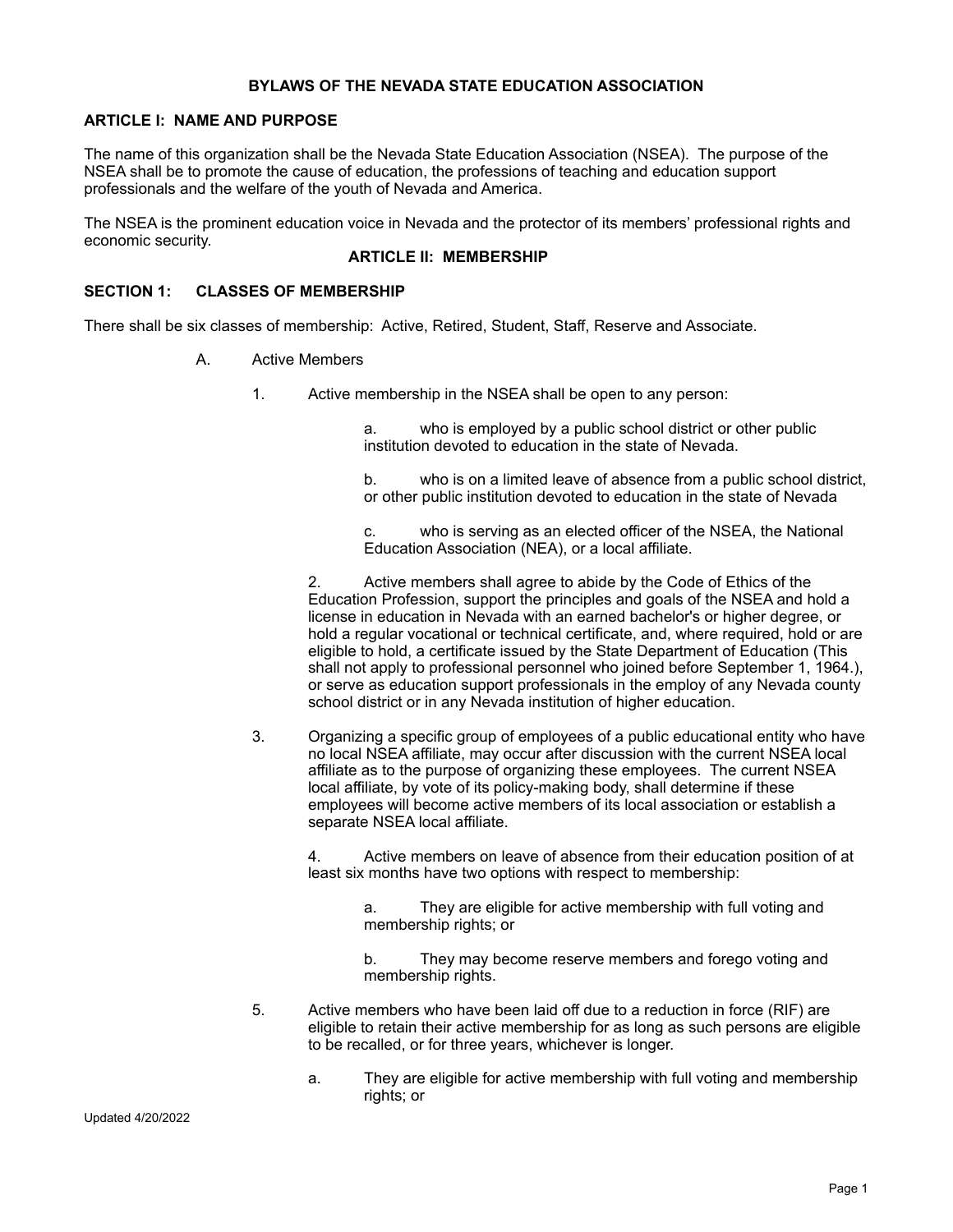- b. They may become reserve members when no longer eligible for RIF membership.
- 6. Active members of the NSEA shall also be members of the NEA and of a local association where available.
- 7. Active membership is the only class of membership authorized to hold an elective office.
- B. Retired Members

1. Retired membership of the NSEA is open to any person who is at least forty-five (45) years of age or is eligible to receive a pension from an educational employment retirement system (including social security) and who was employed for at least five (5) years in a position that qualified him/her for active membership but who is no longer so employed. A person who is on disability retirement who meets all criteria except for the age is eligible for retired membership.

2. Retired members may obtain lifetime membership status in the NSEA by payment of a dues fee to be established by the NSEA Board of Directors.

- 3. A person who has paid the appropriate lifetime dues and who is not yet retired shall be considered a NSEA-R pre-retired subscriber.
- 4. Retired delegates shall have full membership rights at delegate assembly.
- 5. Retired members shall be eligible to serve on committees.
- 6. Retired members are not eligible to hold elective office.
- C. Student Members
	- 1. Students enrolled in teacher education programs may become student NSEA members. Student members who maintain membership in the NEA through NSEA shall also join the NSEA and their local student chapter, where they exist. Student members may participate in economic benefits and insurance programs.
	- 2. Student delegates shall have full membership rights at delegate assembly.
	- 3. Student members shall be eligible to serve on committees.
	- 4. Student members are not eligible to hold elective office.
- D. Staff Membership

Staff membership shall be open to any person employed by the Association or any of its affiliates in a professional staff position.

E. Reserve Membership

Reserve membership shall be open to any person:

1. On a leave of absence of at least six months from the employment that qualifies him/her for active membership; or

2. Who has held active membership in the NSEA but whose employment status no longer qualifies that individual for such membership.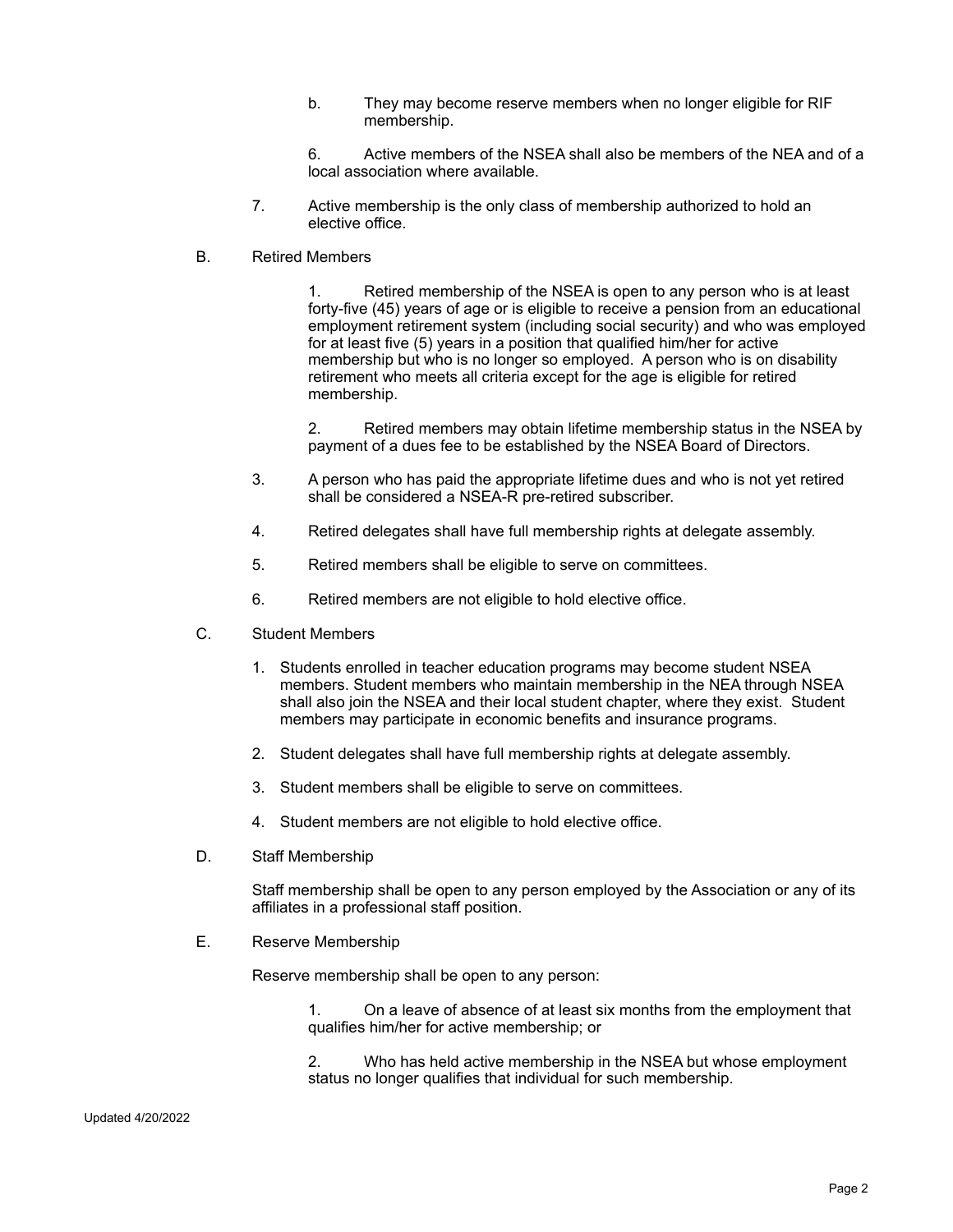F. Associate Member: Individuals whose interests, purposes and activities are aligned with the work and goals of the Nevada State Education Association are eligible for associate membership. Associate member status shall not be available to those individuals who qualify for other membership status. Associate members shall submit an associate membership application and pay dues as set by the Nevada State Education Association Board. Associate members are ineligible to nominate officers, run for office, or vote in elections or matters of the Union. Associate members may attend meetings if they receive approval from the appropriate governing body. The Nevada State Education Board has the right to determine the benefits and privileges of associate members.

### **SECTION 2: DUES**

The Delegate Assembly sets the dues for Active, Active-RIF, and Reserve Members as follows:

- A. The NSEA portion of dues for an Active Member who is an Education Professional is 0.6% (0.006) of the teachers' average salary.
- B. The NSEA portion of dues for an Active Member who is an Education Support Professional is 60% of the NSEA dues of an active member who is an educational professional.
- C. The NSEA portion of dues for a part-time Active Member who is an Education Professional is 50% of the NSEA dues of an active member who is an Educational Professional.
- D. The NSEA portion of dues for a part-time Active Member who is an Education Support Professional is 50% of the NSEA dues of an active member who is an Education Support Professional.
- E. The NSEA portion of dues for an Active-RIF member who is an Education Professional is 50% of the NSEA dues of an active member who is an Education Professional.
- F. The NSEA portion of dues for an Active-RIF Member who is an Education Support Professional is 50% of the NSEA dues of an active member who is an Education Support Professional.
- G. The NSEA portion of dues for a Reserve Member who is an Education Professional is 50% of the NSEA dues of an active member who is an Education Professional.
- H. The NSEA portion of dues for a Reserve Member who is an Education Support Professional is 50% of the NSEA dues of an active member who is an educational support professional.

The Board of Directors shall have the authority to establish dues for the non-Active classes of membership.

The Board of Directors shall have the authority to set the Active, Active-RIF, and Reserve dues for new local associations for a period of up to three full membership years following the recognition of the new affiliate.

The Board of Directors shall have the authority to modify the associate membership category between Delegate Assemblies in order to further its purpose of the category.

# **SECTION 3: MEMBERSHIP YEAR**

The membership year shall be September 1 to August 31.

### **SECTION 4: REVOCATION OF MEMBERSHIP**

In accordance with the due process of law, a Tripartite Review Board, upon recommendation of the NSEA Board, Updated 4/20/2022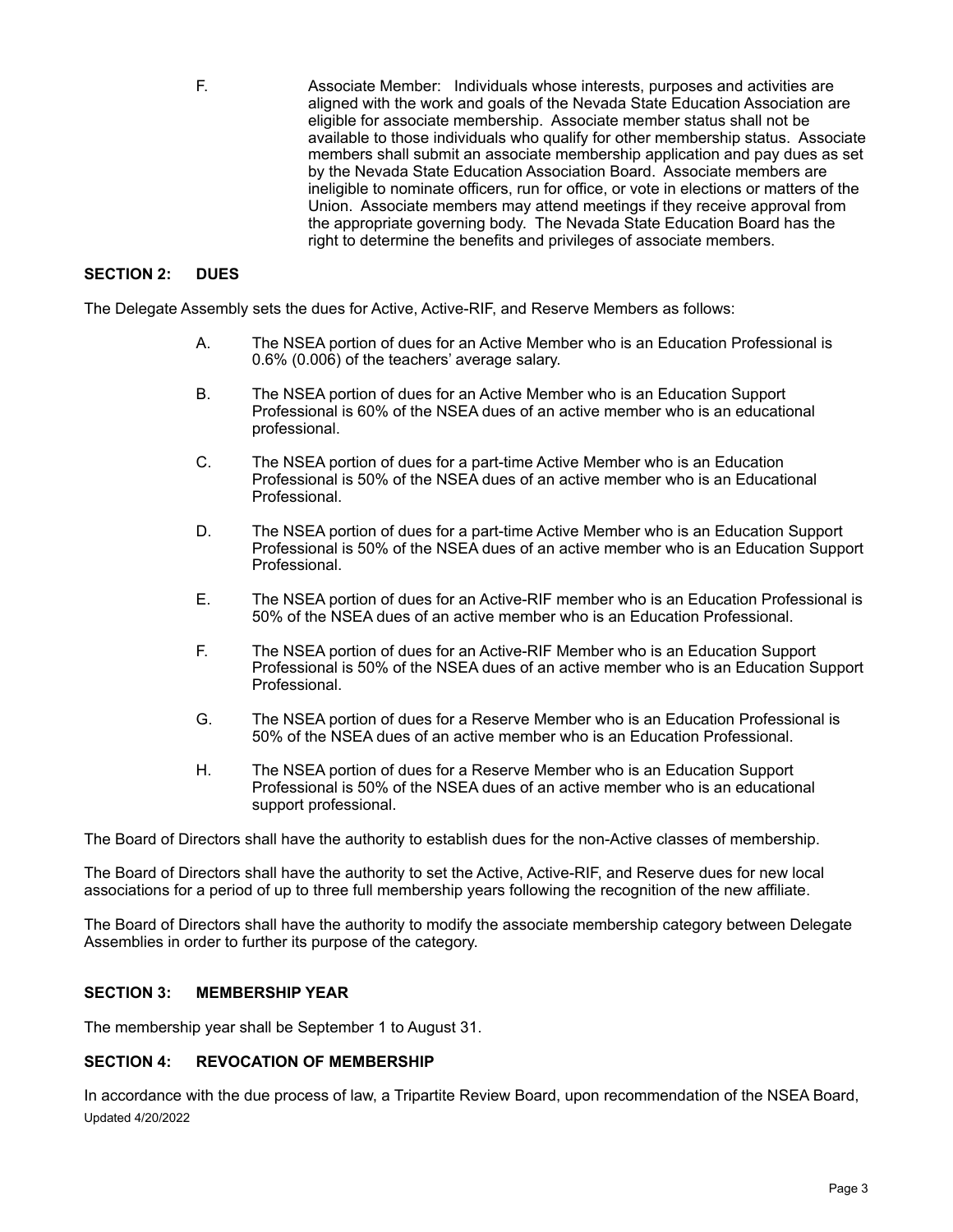may censure, suspend or expel any member determined to be in violation of the Code of Ethics of the Education Profession. A Tripartite Review Board, upon the recommendation of the NSEA Board, may censure, suspend or expel any member determined to have engaged in corruption, financial malpractice, a subversion of democratic principles, advocating for a rival organization, and/or taking a position of leadership in a rival organization. The NSEA Board may, in emergency situations, suspend the membership of a member pending the completion of the Tripartite Review Board process. The decision to suspend membership, in emergency situations, shall only be done upon an affirmative vote of 2/3rds of the Board members present and voting. The decision of the Tripartite Review Panel shall be final and binding.

## **SECTION 5: ENROLLMENT**

A. Membership begins when an applicant signs a payroll deduction form for membership in the United Education Profession and gives that application to an agent of the NSEA. If the applicant elects to be a cash member or EFT member, his/her membership becomes effective when NSEA or one of its affiliates receives his/her first dues payment. Payroll deduction is contingent upon the existence of a valid dues transmittal agreement between the local and NSEA.

B. Membership shall be continuous until the member resigns from NSEA or fails to remain in good standing.

### **ARTICLE III: DELEGATE ASSEMBLY**

### **SECTION 1: DELEGATE ASSEMBLY MEETINGS**

A. Effective with the 2020 Delegate Assembly, such Delegate Assembly shall be held every two years thereafter. The time and place shall be established by the Board of Directors.

B. A majority of its registered delegates shall constitute a quorum for the Delegate Assembly.

C. The Delegate Assembly is the legislative governing authority of the NSEA. The Assembly shall adopt the budget, amend the bylaws, set NSEA dues for all classes of membership, approve resolutions, and formulate policy statements of the NSEA.

D. The Delegate Assembly shall elect officers under open nominations and secret ballot procedures.

E. The Delegate Assembly shall receive and consider reports of the officers, Board of Directors, Executive Director and standing or special committees.

F. Election rules shall be approved by the Delegate Assembly.

### **SECTION 2: COMPOSITION OF VOTING BODY**

The voting body of the Delegate Assembly shall consist of the officers, the Board of Directors, and representatives elected from their respective local affiliates.

### **SECTION 3: DELEGATE QUALIFICATIONS**

Active, student and retired members shall be eligible to serve as delegates.

### **SECTION 4: DELEGATE ENTITLEMENT**

A. The NSEA official active, student and retired membership roll and affiliates list shall be the basis upon which the NSEA Executive Director notifies each unit of its delegate entitlement. The entitlement shall be based on the December first (1st) active membership figures and reporting shall be completed by the tenth (10th) day of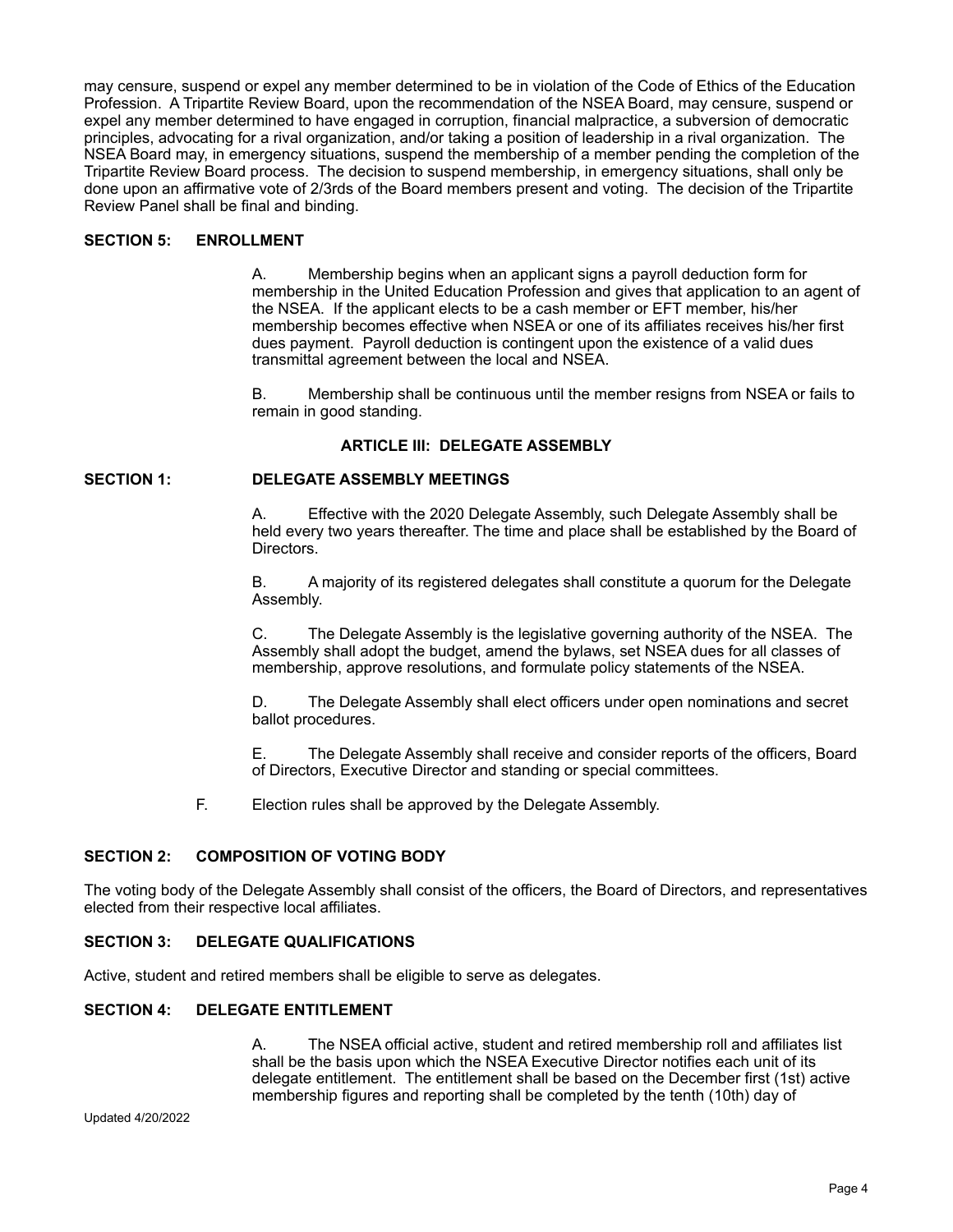December each year.

B. Each affiliated local unit of the NSEA shall be entitled to one delegate for each seventy (70) active members or major fraction thereof. Each local unit shall be guaranteed at least one delegate.

C. Each affiliate shall make every reasonable effort to elect ethnic-minority representation at least proportionate to its active ethnic-minority membership.

D. Ethnic-minority representation should be at least in proportion to the number of active ethnic-minority members of NSEA.

E. NSEA active members in each unaffiliated local school district unit or other education units are qualified for participation and shall be entitled to the following numbers of delegates to the Assembly: one delegate for each seventy (70) active members or major fraction thereof.

1. Units within this category shall make every reasonable effort to elect ethnic-minority representation at least proportionate to the active ethnic-minority membership of the unit.

2. Administrators shall make every reasonable effort to have representation to the delegate Assembly in proportion to their active members in NSEA.

F. All delegates shall be elected on the one-person, one-vote principle.

# **SECTION 5: DELEGATE ELECTIONS**

A. The procedure for election of delegates from affiliated local associations shall be determined by the active members of the local affiliate. The procedure shall provide for open nominations and secret ballot elections by the representative body of the local or by general membership vote.

B. The names of local unit delegates and alternate delegates shall be received by the Executive Director, in the NSEA office, no later than 45 days prior to the Delegate Assembly. Failure to meet this deadline shall authorize the NSEA Board of Directors to institute a procedure for election of representatives from the delinquent unit.

# **SECTION 6: TERM OF REPRESENTATION**

A. Delegates shall serve two-year terms. If a local wishes or needs to establish staggered terms for its delegation to achieve a balance of the number of delegates to elect, the local will inform the NSEA Board of Directors of the reason(s) to elect singleyear term delegates.

B. A delegate may be excused from the Assembly for reasonable cause as determined by the local Board of Directors.

C. If an elected delegate is unable to attend the Assembly, an alternate shall substitute.

D. An alternate delegate shall serve for the elected delegate at the Assembly from which the elected delegate has been excused.

E. The alternate delegate shall serve the remainder of the elected delegate's term at the Assembly for an elected delegate's unexcused absence.

F. Alternate delegates shall be informed as to the elected delegate they are replacing for the length of that term.

## **SECTION 7: SPECIAL MEETINGS OR VOTE**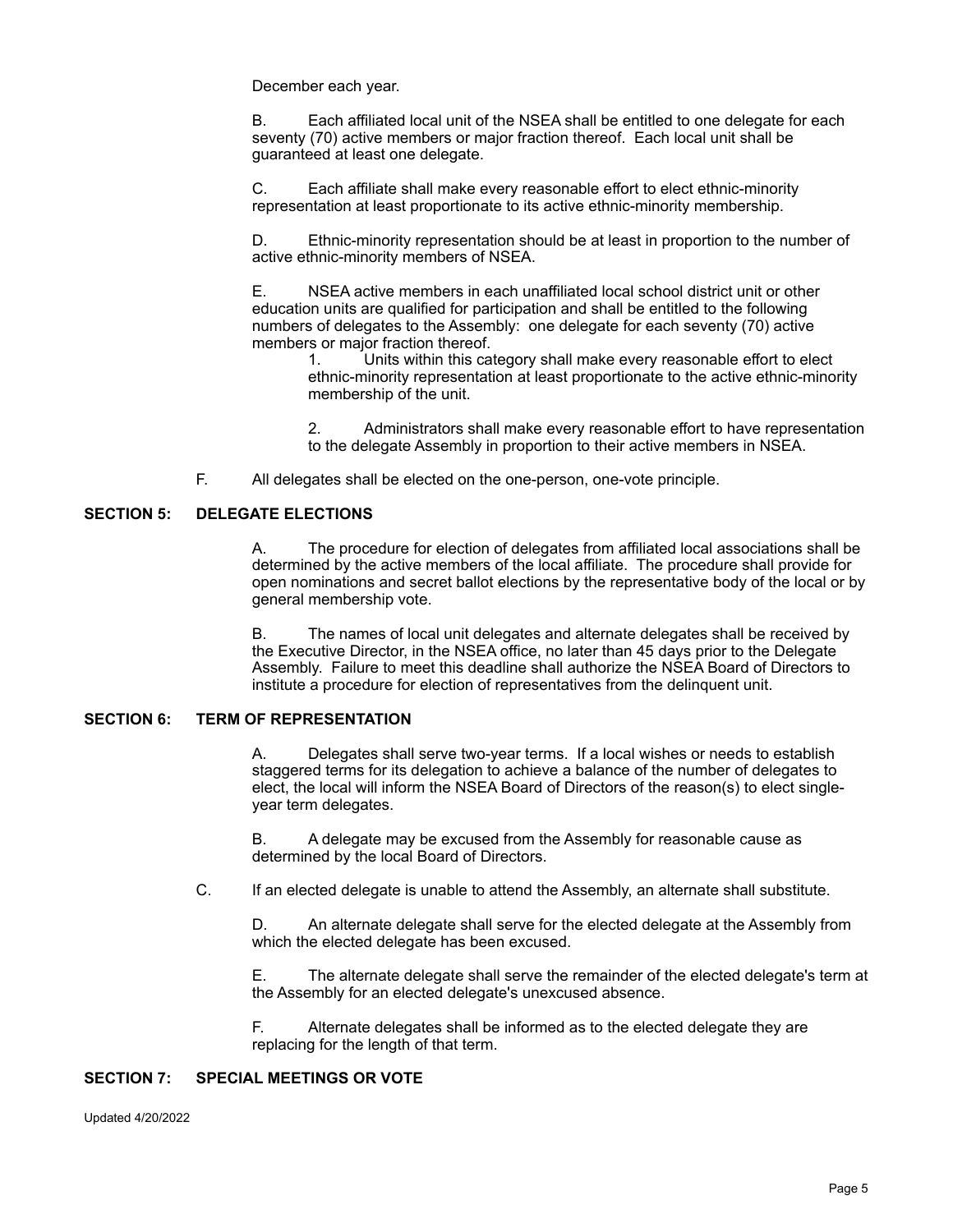A. The Delegate Assembly or Board of Directors may call a special meeting of the Delegate Assembly. The Board of Directors may also call for a vote of the Delegate Assembly, as necessary, to carry out business between the bi-annual meetings of the Delegate Assembly.

B. Notice of the meeting or vote and the agenda or subject matter of the vote to be considered by the Delegate Assembly shall be mailed / transmitted to the current list of delegates at least thirty (30) days in advance of the Delegate Assembly, special meeting, or vote.

C. The time and place of the meeting shall be determined by the Delegate Assembly or the Board of Directors; whichever has called the special meeting. The timing of any vote of the Delegate Assembly shall be determined by the Board of Directors.

D. No business may be considered at a Special Delegate Assembly except that listed on the agenda.

E. A majority of its registered delegates shall constitute a quorum for the Special Delegate Assembly. Votes are determined by the highest number of votes cast. Voting shall be by mail as determined by the Board of Directors.

F. The NSEA Board of Directors and its officers shall be voting delegates to the Delegate Assembly, Special Delegate Assembly, or vote.

#### **SECTION 8: SUMMER LEADERSHIP CONFERENCE**

- A. Effective with the summer of 2021, the Board of Directors shall convene a statewide Summer Leadership Conference. Such statewide Summer Leadership Conference shall be held every two years thereafter. The time and place shall be determined by the Board of Directors.
- B. At a minimum, the statewide Summer Leadership Conference shall present trainings in relevant professional development, legislative actions/information, and other trainings of assistance to members of the Association.

### **ARTICLE IV: BOARD OF DIRECTORS**

#### **SECTION 1: COMPOSITION**

A. The Board of Directors shall include the President of the Nevada State Education Association, the Vice-President of the Nevada State Education Association, the Secretary-Treasurer of the Nevada State Education Association, the Education Support Personnel-At-Large, all the NEA Directors for Nevada, the elected Presidents representing the Aspiring Educators, the Education Support Employees Association of Clark County, NEA of Southern Nevada, NSEA-Retired, the UniServ Council of Nevada, the Washoe Education Association and the NSEA Administrators in Washoe County and the Washoe Education Support Professionals. Further, the Board shall consist of members elected by each of the following groups on the one-person, one-vote principle, open nominations and by secret ballot on the basis of one Director for every six hundred (600) active members:

- 1. Education Support Employees Association of Clark County
- 2. NEA of Southern Nevada
- 3. Uniserv Council of Nevada
- 4. Washoe Education Association and NSEA Administrator members in Washoe **County**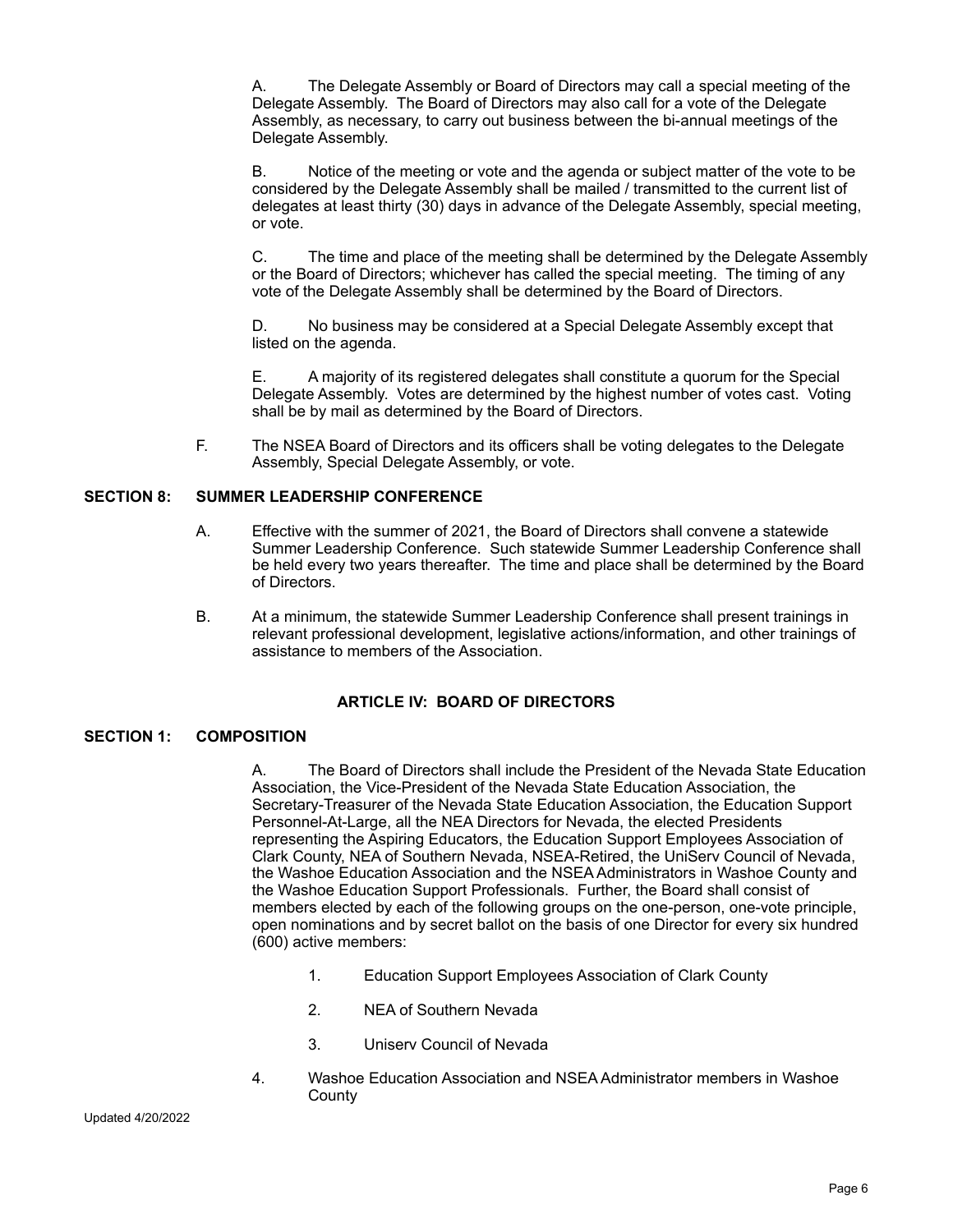5. Washoe Education Support Professionals

Notwithstanding any provision(s) of these Bylaws, any of the preceding named groups in this article shall be allotted a minimum of one (1) Director.

Additionally, NSEA-Retired shall be allotted one (1) Director.

Any At-Large NEA Directors, NEA Executive Committee Members and/or NEA Officers from Nevada. Any NSEA-Retired member who is an elected NEA-Retired officer or NEA-Retired Executive Council member (This position will be effective at the close of the 2022 Delegate Assembly) shall be non-voting members of the Board of Directors

- B. Each year, The NSEA Board of Directors shall request a review of the number of Directors representing each of the groups listed in Section 1-A of this article (excepting NSEA-Retired) based upon the NSEA membership data as of January 15. If membership within any group is less than that which is required to maintain the number of current Directors, future elections for the affected Director(s) position(s) shall be halted (suspended) in the affected local until the number of Directors is reduced to be in compliance with the membership figures as of January 15. All current Directors may serve the remainder of their elected terms.
- C. The NSEA Board of Directors may review the ethnic minority content of the Board resulting from Director Elections. In the event the percentage falls below 25%, (twentyfive percent) or the actual percentage of ethnic K-12 and Education Support Professionals in counties NSEA has affiliates, whichever is higher, a plan for representation shall be developed by the Board and implemented, resulting in ethnic minority representation at least equal to the percentage of ethnic minority K-12 and ESP members where NSEA has affiliates.
- D. In the event the number of Directors on the NSEA Board of Directors exceeds thirty (30) total Directors, the Board shall propose a Bylaws change to be presented at the next Delegate Assembly to increase the Director-to-member ratio for consideration by the Delegates. Non-voting members of the Board shall not be counted in computing the cap of thirty (30) members of the Board.

# **SECTION 2: ELECTIONS**

A. Directors from the entities shall be elected on an at-large basis within the corresponding constituency. Each of the geographic/membership groups shall make every reasonable effort to elect ethnic-minority representation at least proportionate to its ethnic-minority membership.

B. Board of Directors members from each of the groups shall be elected on a staggered basis by the active NSEA members in each area or employment level to be represented. The election shall take place no less than fifteen (15) days prior to the time of the annual meeting of the Delegate Assembly.

# **SECTION 3: TERM OF OFFICE**

I. The term of office for a Director shall be three years. A Director may not serve more than two (2) consecutive, elected terms, including over one-half (1/2) of an appointed term to fill a vacancy, from the same area or employment level.

B. The term of office for a Director shall begin at the close of NEA Representative Assembly. The term of office for a non-voting Director shall be from one to three years. The term shall be established by the NSEA Board of Directors, upon recommendation from the entity/membership group represented. (DA 2009)

### **SECTION 4: VACANCIES**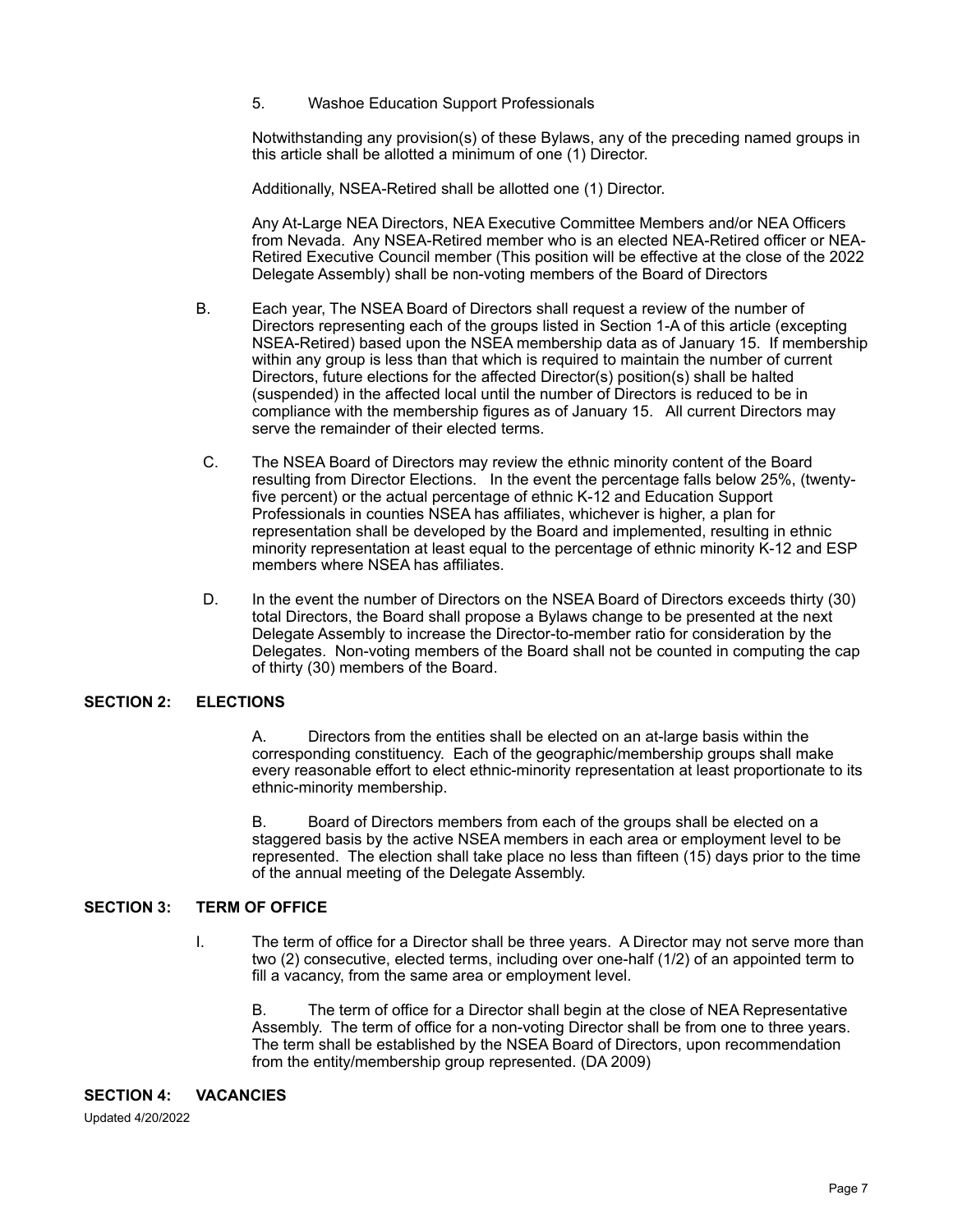A. Vacancies on the Board of Directors shall be filled by appointment made by the official Board(s) in each area or employment level of the group to be represented for the remainder of the unexpired term created by the vacancy.

B. At the conclusion of the term, the person appointed would then be free to run for election in the normal manner and for the number of terms specified in the Bylaws.

### **SECTION 5: QUALIFICATIONS**

- A. All members in each area or employment level represented on the Board of Directors shall be eligible to file for the office of Director under open nominations.
- B. Active membership must be held for at least two (2) years immediately preceding the nomination to qualify for a position of Director.<br>VOTING

### **SECTION 6:**

A. All members in each area or employment level represented on the Board of Directors shall have an opportunity, by secret written ballot to vote in the elections of Directors, with the exception of "C" below.

- B. A majority of votes cast shall determine the election, with the exception of "C" below. With multiple candidates for one position in which no candidate receives a majority vote, the next ballot shall contain the names of the two people who received the largest number of votes and no place for a write-in. In elections for multiple positions with multiple candidates, the candidates garnering the highest number of votes for the available position(s) shall prevail, provided the total of their votes represents a majority of votes cast. In the event that no majority of votes cast is achieved on the first ballot, the next ballot shall contain the names, selected in descending order of votes, of the number of candidates needed to fill the positions, plus the next candidate and no place for a write-in.
- C. In the event the number of nominees for Director matches the open Director seats (no opposition), the election will be declared in favor of the existent nominee, without conducting a formal ballot.

### **SECTION 7: DUTIES**

The Board of Directors shall:

A. Be responsible for the general management of the NSEA;

B. Submit a proposed budget for the NSEA to the Delegate Assembly for adoption and have the authority to amend the budget as needed between Delegate Assemblies.

C. 1. Originate NSEA Board policy and report to the Delegate Assembly;

2. Originate NSEA Association policy in situations requiring timely action. These policies shall be subject to the approval of the next Delegate Assembly.

D. Report all policy decisions to the Delegate Assembly.

E. Institute a procedure for selection of representatives from units who fail to meet the 15-day time line for transmission of names of local unit delegates.

- F. Fill the vacancy(s) of the Vice-President, Secretary-Treasurer, and the NEA Directors.
- G. Approve Standing or Special Committee appointments.
- H. Have the authority to amend the budget as needed between Delegate Assemblies.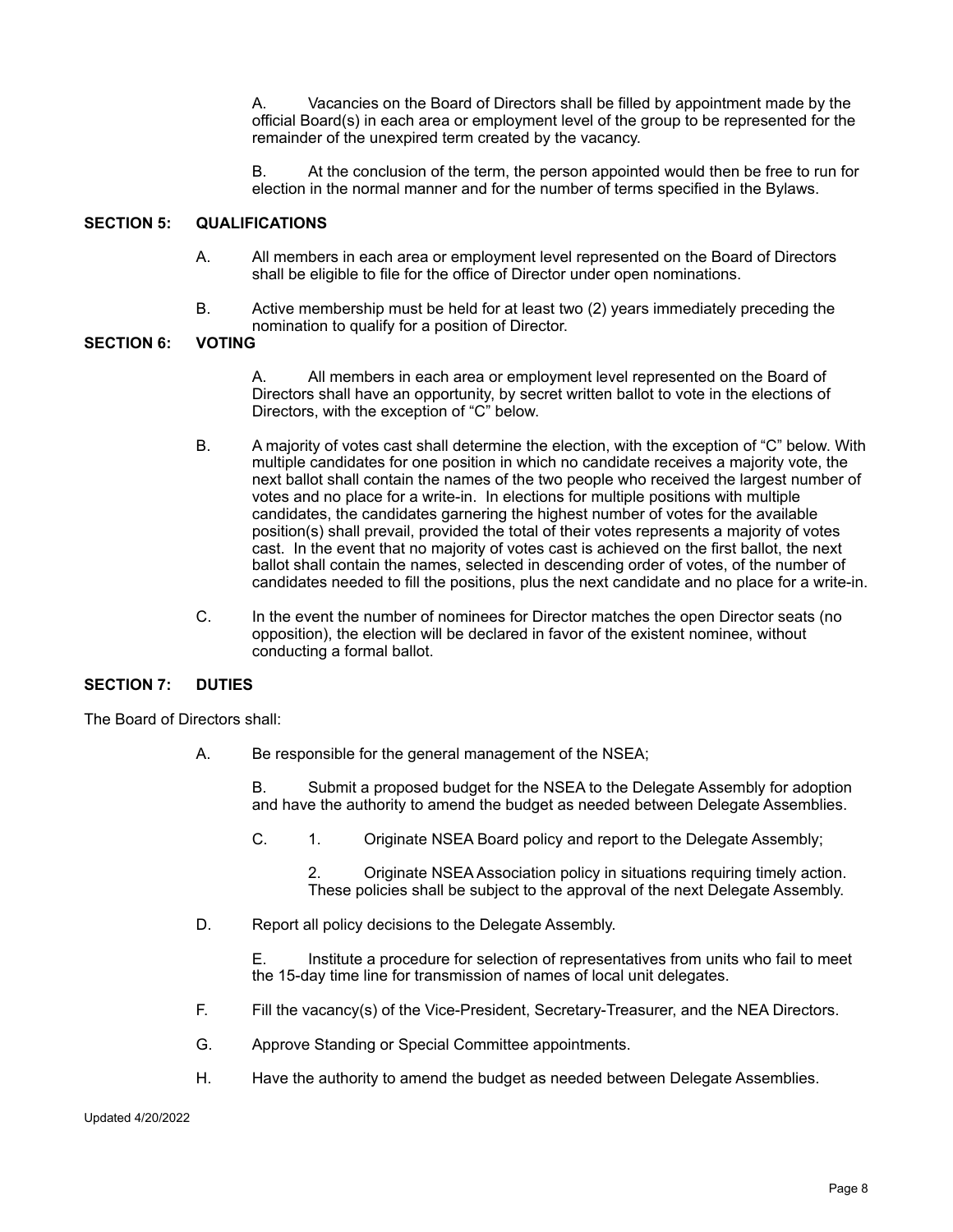- I. Have the authority to make technical and editorial corrections to the NSEA Bylaws. The Board shall report any corrections to the next Delegate Assembly.
- J. Have the authority to proscribe the salary and benefits of the President within the allotted budget approved by the Delegate Assembly, however, in no event may the salary for the President be less than \$100,000.

### **SECTION 8: ABSENCES**

For the Directors elected to represent entity membership, three absences within any single membership year shall constitute a vacated position.

### **SECTION 9: BOARD VOTING**

A. Members of the Board of Directors must be present in order to cast a vote.

B. Members of the Board of Directors shall have one vote unless any member of the Board asks that the weighted vote be used.

C. A per-member represented, weighted vote may be applied in any decision including adoption of an emergency policy if a member of the NSEA Board of Directors requests that the weighted vote be used.

D. Weighted voting may be used under the following conditions:

1. Weighted voting shall not be used as a means for achieving the oneperson, one-vote standard on the NSEA Board;

2. At no time shall the weighted vote for an election district be increased by, or be diminished by more than .499 of a whole vote;

3. Officers shall be granted one vote each whenever the weighted vote is called.

E. The proportionate vote for each area or employment level shall be based upon the NSEA official paid membership records as of February first (1st) prior to Delegate Assembly. The Executive Director shall notify each Director and elected officer of the official count and per-member value of his/her proportionate vote at the first Board meeting following the Delegate Assembly.

# **SECTION 10: RECALL**

A. After six (6) months in office, a member of the Board of Directors of the Association may be recalled for violation of the Code of Ethics of the Education Profession, for misfeasance, for malfeasance, or for nonfeasance in office.

Recall proceedings shall be initiated by the filing of a recall petition with the NSEA Executive Director. The recall petition shall be on a form specified by the NSEA and shall, among other things, contain (1) a statement of the specific grounds for the recall, and (2) the signatures of at least 25% of the number of NSEA Active members in the affiliate as of the close of the membership year immediately preceding the membership year in which the petition is filed where that NSEA Director is elected by all NSEA active members in that affiliate.

C. The NSEA Executive Director shall determine whether the recall petition complies with the Association's filing requirements. If it does, the NSEA Executive Director shall send a copy of the recall petition, including any documents filed in support thereof, to the Director named in the petition. If the Director contends that the attempted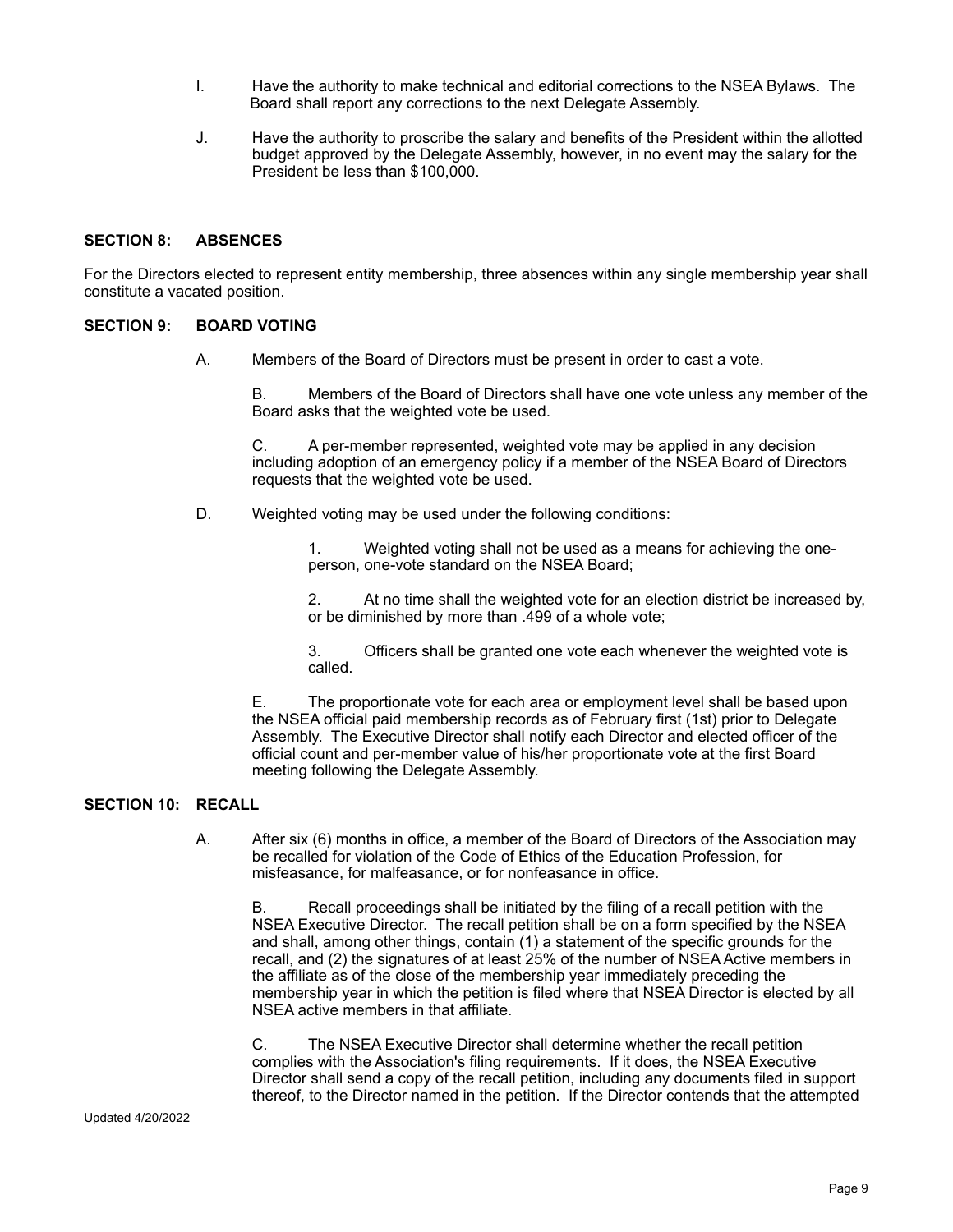recall is based upon actions taken by him/her in support of the Constitution, Bylaws and/ or established policies of the NSEA or NEA, he/she may request a review by the Board of Directors. If two-thirds (2/3) of the Board of Directors sustains the contention of the Director, the recall petition shall be dismissed. If the Board of Directors fails to sustain the contention of the Director, or if a request for a review is not made, the NSEA Executive Director shall direct the relevant representative area to conduct a recall election.

D. A recall election shall be conducted in accordance with rules of procedure adopted by the NSEA Board of Directors, provided that:

1. All the NSEA active members in that representative area as of the date of the recall election shall be eligible to vote;

- 2. The recall election shall be by secret ballot; and
- 3. Two-thirds (2/3) of the valid ballots cast shall be required for a recall.

E. The pendency of recall proceedings shall have no effect upon the right of the Director to function as a member of the NSEA Board of Directors. If a Director is recalled, the resulting vacancy shall be filled pursuant to ARTICLE IV, SECTION 4: VACANCIES provided that the recalled Director shall not be eligible for appointment to the vacancy or such other vacancy as may occur in a Director position from that representative area. The recall of a Director shall not disqualify him/her from subsequent election to the NSEA Board of Directors or other NSEA office(s), nor shall it in any other way affect his/her rights as a member of the Association.

F. If a recall petition is filed where there is a pending NSEA disciplinary proceeding against the Director, which could result in his/her removal from the NSEA Board of Directors, the processing of the recall petition shall be stayed until the disciplinary proceeding is concluded.

G. The NSEA Board of Directors shall adopt rules of procedure to implement the provisions of the Bylaw.

### **SECTION 11: MEETINGS**

A. The Board of Directors shall meet at least three (3) times during the NSEA fiscal year.

B. A special meeting of the directors may be called by the President or by petition of a weighted vote majority of the Board of Directors. These special meetings may be in person or through a phone/telecommunications system conference. Any action taken during a phone/telecommunications system conference must be ratified during the Board's next regular meeting.

C. A majority of the Board of Directors shall constitute a quorum for the consideration of business.

#### **SECTION 12: POSTPONEMENT/WAIVER OF DELEGATE ASSEMBLY AND SUMMER LEADERSHIP CONFERENCE**

Notwithstanding other provisions of these bylaws, the Board of Directors shall, in the event of an emergency, have the power to postpone or waive the requirements to hold a Delegate Assembly or Summer Leadership Conference. Such postponement or waiver shall be done by a majority vote of the Board of Directors.

### **ARTICLE V: EXECUTIVE COMMITTEE**

# **SECTION 1: ELECTED EXECUTIVE COMMITTEE**

The elected Executive Committee of the NSEA shall consist of the President, Vice-President, Secretary-Updated 4/20/2022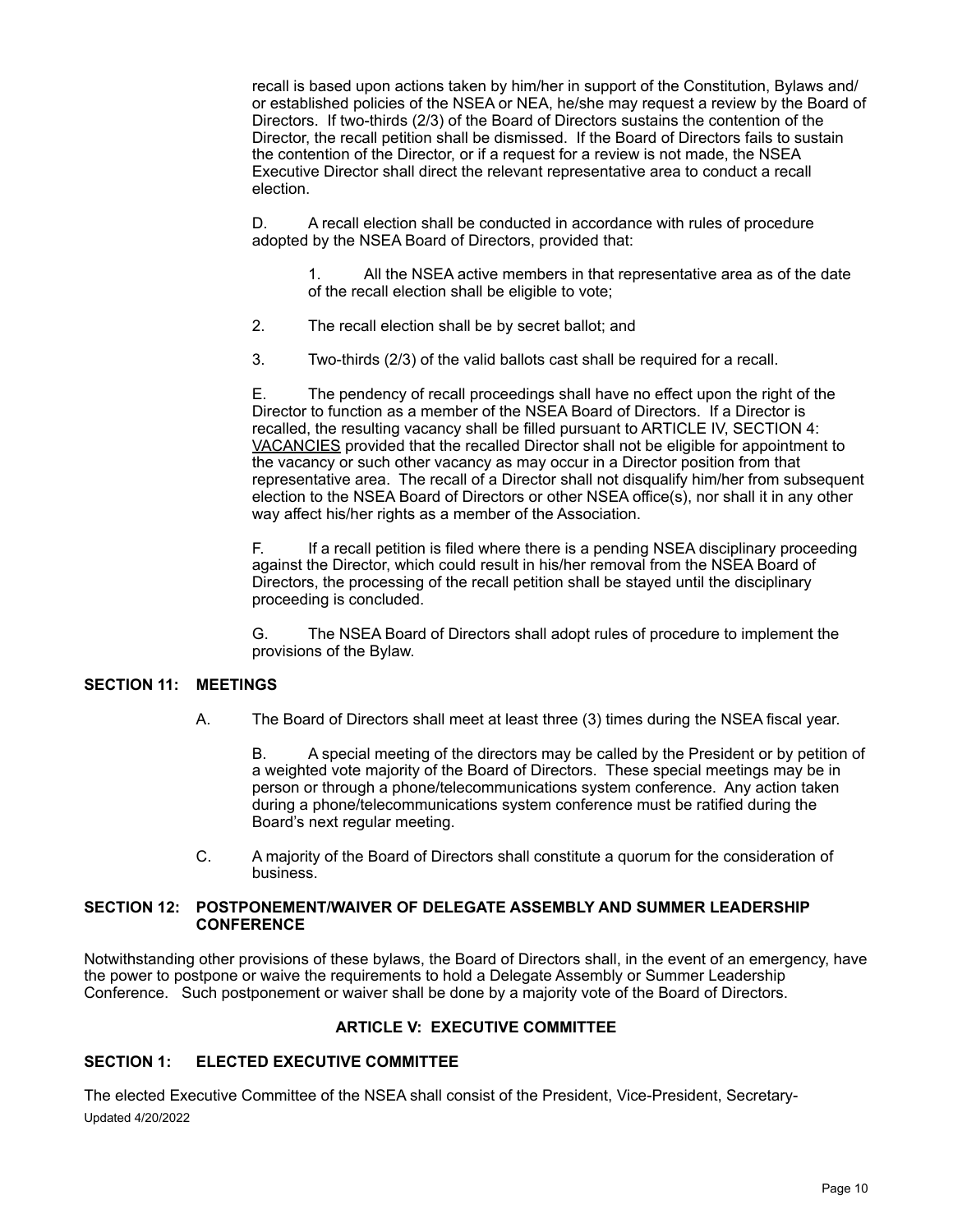Treasurer, ESP-At-Large, and the NEA Director(s), who shall be voting members of the NSEA Board and Delegate Assembly. A member can hold only one (1) NSEA elected office at a time.

### **SECTION 2: QUALIFICATIONS**

Active membership must be held for at least two (2) years immediately preceding the nomination to qualify for the offices of President, Vice-President, Secretary-Treasurer, ESP-At-Large, and NEA Director.

#### **SECTION 3: EXECUTIVE COMMITTEE DUTIES, TERMS AND VACANCIES**

A. PRESIDENT

The President shall be the chief elected officer of the Association and its policy leader. The position of President shall be full-time release. A full-time release president is defined as an active member, who is elected as NSEA President, serving full-time as President of NSEA with no responsibilities for the job from which he/she is being released. The teacher-partner concept does not meet the definition of full-time release.

1. Duties:

The President shall:

a. represent the Association as spokesperson on matters of policy or assign, at the President's discretion, responsibility for such representation;

b. prepare the agendas and preside at meetings of the Board of Directors and Delegate Assembly;

> c. prepare, with the Secretary-Treasurer, the Executive Director and the Budget Committee, a budget for submission to the Delegate Assembly;

d. appoint chairpersons and members of standing or special committees with the approval of the Board of Directors;

- e. chair the NSEA-TIP Board;
- f. represent Nevada on the Council for the NEA Fund for Children and Public Education;

g. act as the Alternate NEA Director to attend NEA Board Meetings when an NEA Director is unable to attend;

- h. meet regularly with the other officers of the Association and the Executive Director;
- i. serve as an ex-officio member on all committees;

j. perform such other duties as assigned by the Delegate Assembly and/or the Board of Directors;

- k. visit all local affiliates each year.
- 2. Term of Office:

The office of President is a three-year term. A person elected to the office of President is eligible for two consecutive terms and shall serve until a successor is elected. The term of the President shall begin at the close of the NEA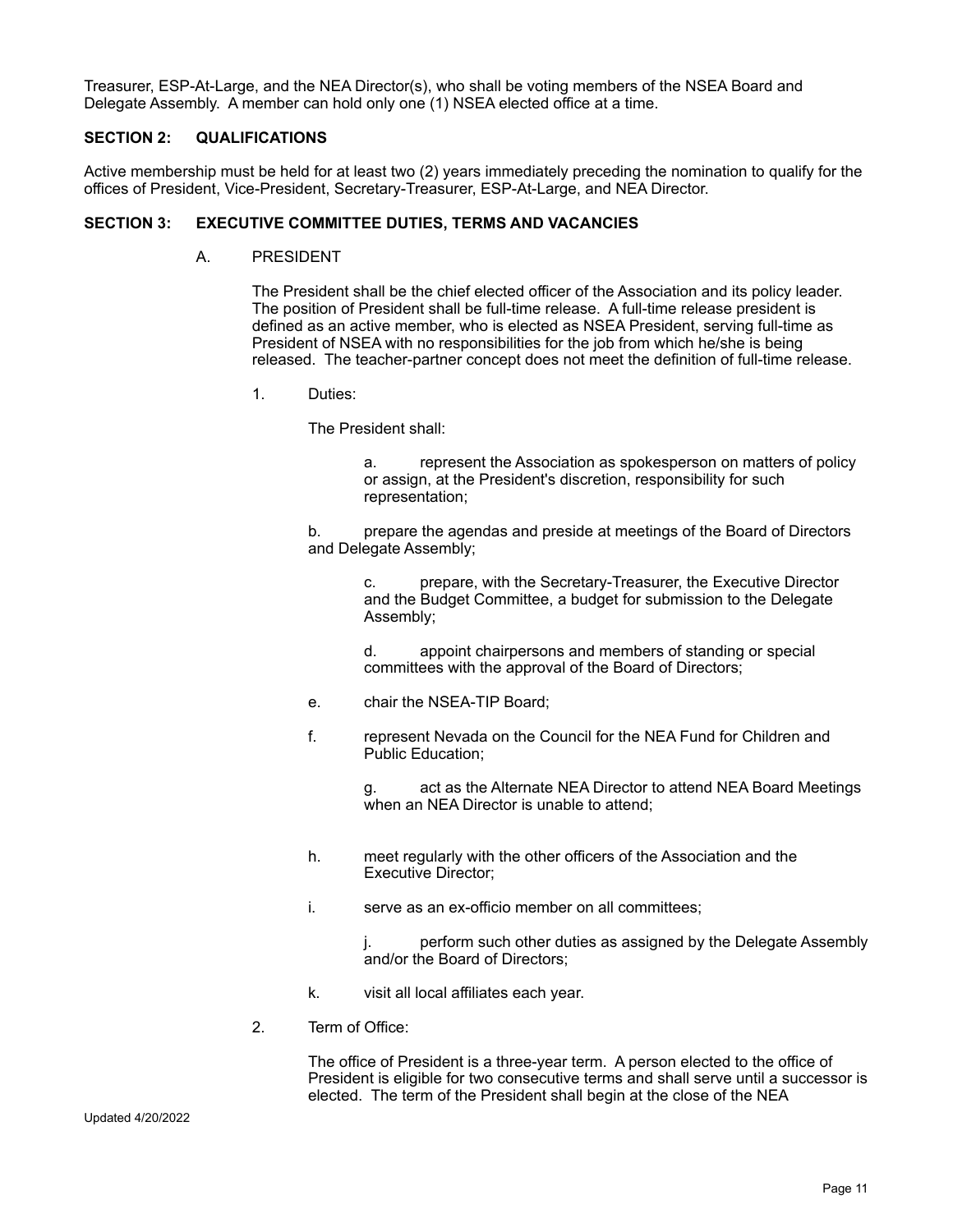Representative Assembly in the year that the President's election has occurred.

3. Vacancy:

If the office of the President shall become vacant, the Vice-President shall become President for the interim period prior to the annual meeting of the Delegate Assembly, at which time a special election shall be held. The special election shall be held prior to May 31 in non-Delegate Assembly years.

The member elected to the office of president during the special election shall complete the unfulfilled term of president. However,

- **a)** If the vacancy occurs during the first half of the three (3) year term, the member filling the vacancy is eligible for one (1) additional term**.**
- b) If the vacancy occurs during the second half of the three (3) year term, the member filling the vacancy is eligible for two (2) additional terms.
- c) The first half of a term is defined as the first eighteen (18) months after the member takes office.
- d) The second half of a term is defined as the eighteen (18) months which begins the day following the eighteen (18) months after the member takes office.
- B. VICE-PRESIDENT
	- 1. Duties:

The Vice-President shall:

- a. act as President when he/she is absent;
- b. coordinate all committees;
- c. act as Vice-Chairperson of NSEA-TIP;
- d. act as the second Alternate NEA Director to attend NEA Board meetings;
- e. and assume such other duties as assigned by the Delegate Assembly, President and/or the Board of Directors.
- 2. Term of Office:

The office of the Vice-President shall be a three-year term. A person elected to the office of the Vice-President is eligible for two consecutive terms and shall serve until a successor is elected. The term of the Vice-President shall begin at the close of the NEA Representative Assembly in the year that the Vice-President's election has occurred.

3. Vacancy:

If the office of the Vice-President becomes vacant, the Board of Directors shall select from among the members of the Board an acting officer who shall serve until the next meeting of the Delegate Assembly, at which time a special election shall be held. The special election shall be held prior to May 31 in non-Delegate Assembly years.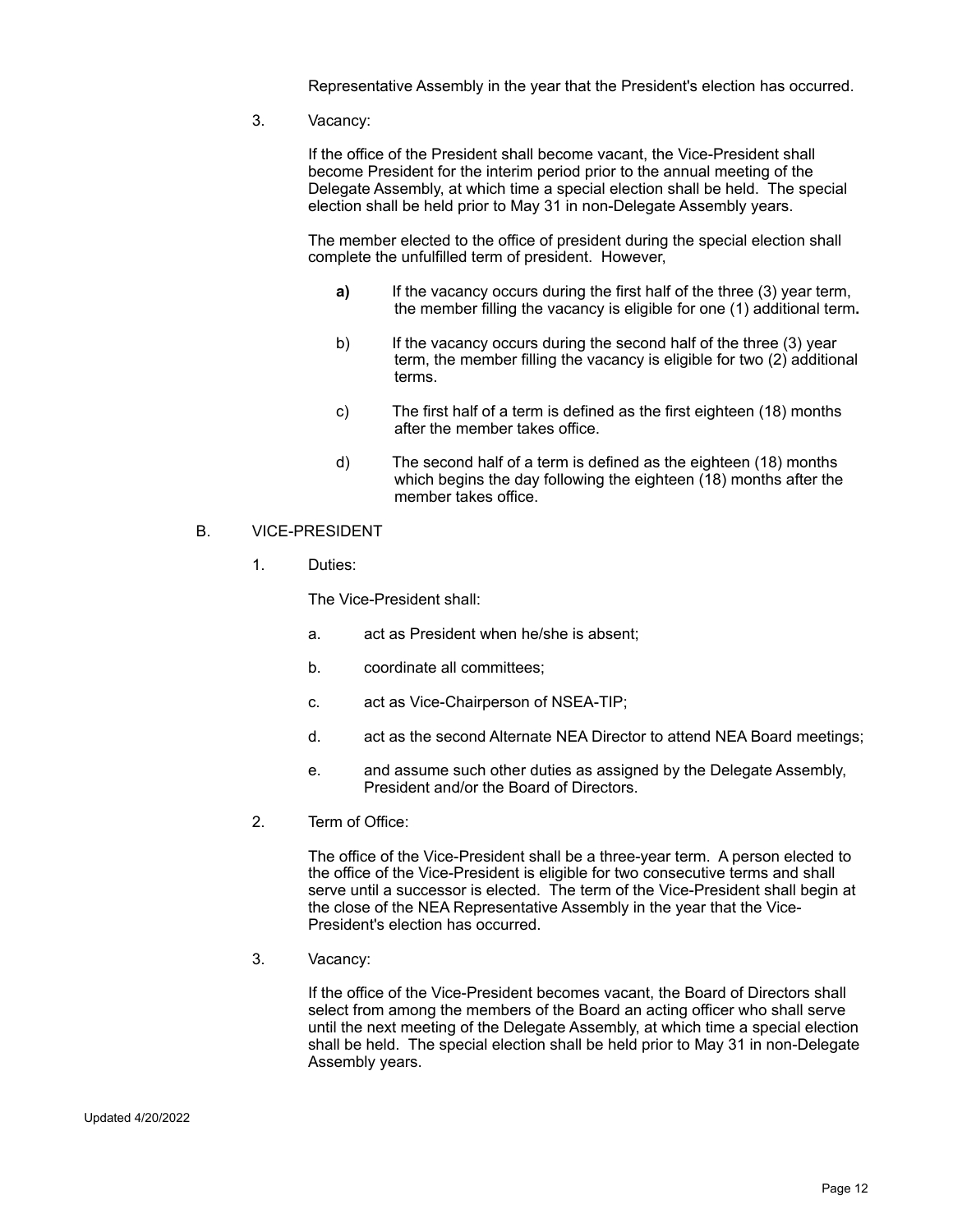If the office of Vice President becomes vacant due to a vacancy in the office of President, when the special election for the President is concluded, the member who was serving as President shall return to the office of Vice President to fulfill the rest of Vice President term of office.

However, if the Vice President, who was serving as President, is elected to the office of President in the special election, the office of Vice President shall be declared vacant. The office of Vice President shall be filled by the Board of Directors, who shall select from among the members of the Board an acting officer who shall serve until the next meeting of the Delegate Assembly, at which time a special election shall be held. The member elected to the office of Vice President at the special election shall complete the unfulfilled term of Vice President. The special election shall be held prior to May 31 in non-Delegate Assembly years. However,

- a) if the vacancy occurs during the first half of the three (3) year term, the member, elected to fill the vacancy, is eligible to serve one (1) additional term.
- b) if the vacancy occurs during the second half of the three (3) year term, the member, elected to fill the vacancy, is eligible for two (2) additional terms.
- c) The first half of a term is defined as eighteen months (18) after the member takes office.
- d) The second half of a term is defined as the eighteen (18) months which begins the day following the eighteen (18) months after the member takes office.

## C. SECRETARY-TREASURER

1. Duties:

The Secretary-Treasurer shall:

- a. serve as Chairperson of the Budget Committee;
- b. be responsible for preparing records of all official meetings and for distributing minutes of all such meetings;
- c. make financial reports as required by the Board of Directors, Delegate Assembly and/or the President;
- d. perform such other duties as assigned by the Delegate Assembly, Board of Directors and/or the President.
- 2. Term of Office:

The office of Secretary-Treasurer is a three-year term. A person elected to the office of Secretary-Treasurer is eligible for two consecutive terms and shall serve until a successor is elected. The term of the Secretary-Treasurer shall begin at the close of the NEA Representative Assembly in the year that the Secretary-Treasurers' election occurred.

3. Vacancy:

If the office of the Secretary-Treasurer becomes vacant, the Board of Directors shall select from among the members of the Board and acting officer who shall serve until the next meeting of the Delegate Assembly, at which time a special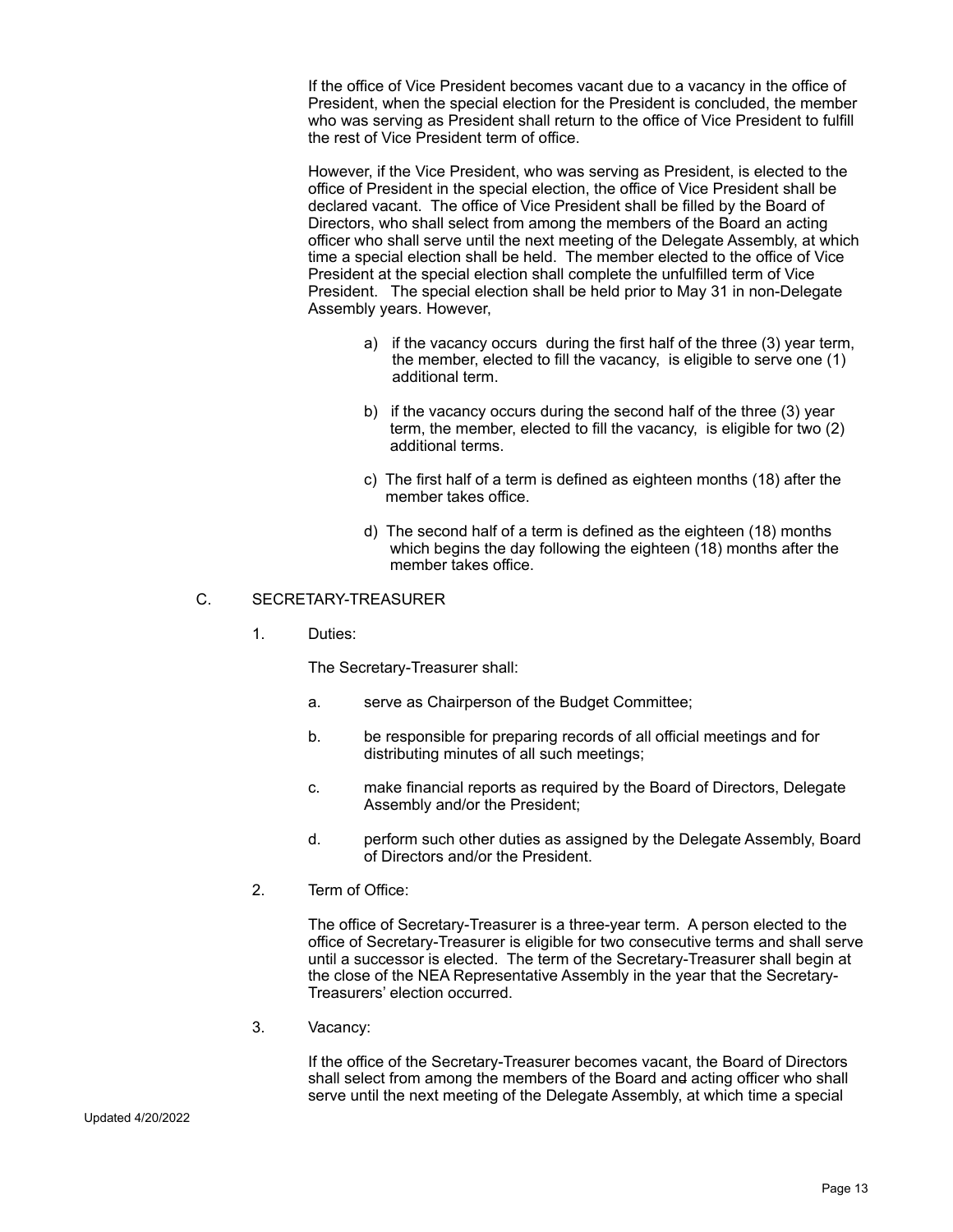election shall be held. The special election shall be held prior to May 31 in non-Delegate Assembly years.

The member elected to the office of Secretary/Treasurer at the special election shall complete the unfulfilled term of the Secretary/Treasurer. However,

- a) If the vacancy occurs during the first half of the three year term, the member filling the vacancy is eligible to serve one (1) additional term.
- b) If the vacancy occurs during the second half of the three (3) year term, the member filling the vacancy is eligible for two (2) additional terms.
- c) The first half of a term is defined as eighteen months (18) after the member takes office.
- d) The second half of a term is defined as the eighteen (18) months which begins the day following the eighteen (18) months after the member takes office

### D. ESP-AT-LARGE

1. Duties:

The ESP-At-Large shall:

- a) Serve as the Chairperson of the ESP Committee
- b) Ensure lines of communications with the ESP Presidents are maintained
- c) Assume such other duties as assigned by the Delegate Assembly, Board of Directors and/or the President
- 2. Term of Office:

The term of office of the ESP-At-Large shall be three years. The person elected to the office of ESP-At-Large is eligible for two consecutive terms and shall serve until a successor is elected. The term of ESP-At-Large shall begin at the close of the NEA Representative Assembly in the year that the ESP-At-Large election occurred.

3. Vacancy:

If the office of ESP-At-Large becomes vacant, the Board of Directors shall select from among the ESP members of the Board an acting ESP-At-large who shall serve until the next meeting of the Delegate Assembly at which time a special election shall be held. The special election shall be held prior to May 31 in non-Delegate Assembly years.

The member elected to the office of ESP-At-Large at special election shall complete the unfulfilled term of the ESP-At-Large. However,

- a) If the vacancy occurs during the first half of the three (3) year term, the member filling the vacancy is eligible to serve one (1) additional term.
- b) If the vacancy occurs during the second half of the three (3) year term, the member elected to fill the vacancy is eligible for two (2) additional terms.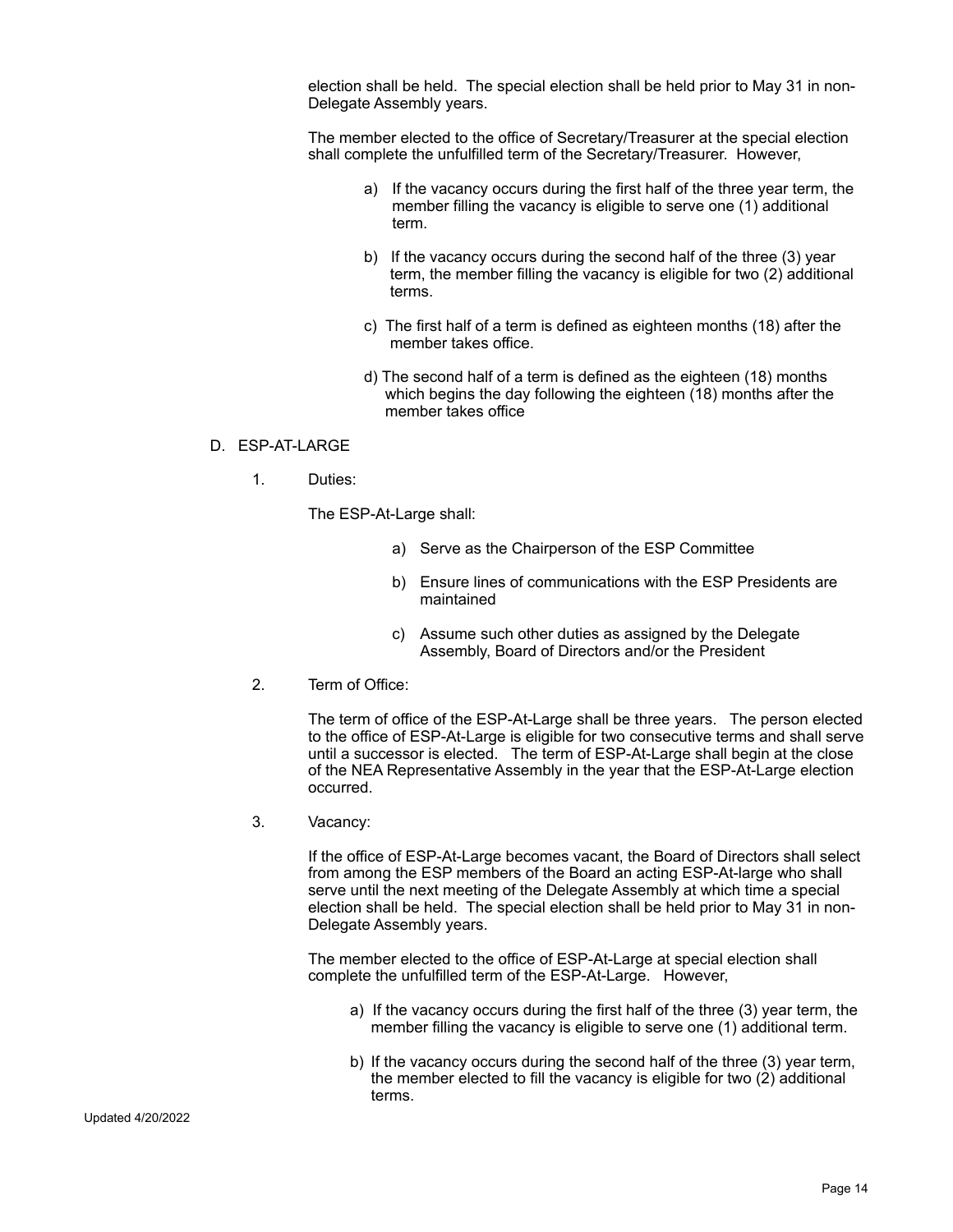- c) The first half of a term is defined as eighteen (18) months after a member takes office.
- d) The second half of a term is defined as the eighteen (18) months which begin the day following the eighteen (18) months after the member takes office.

### E. NEA DIRECTORS

1. Duties:

The NEA Directors shall represent the members of the NSEA on the National Education Association's Board of Directors and assume such other duties as may be assigned by the NSEA Board of Directors.

2. Term of Office:

The term of office of the NEA Directors shall be three years according to the Bylaws of the National Education Association. The term for the NEA Directors shall follow the NEA's fiscal year.

3. Vacancy:

If the office of one of the NEA Directors becomes vacant, the Board of Directors shall appoint an acting NEA Director who shall serve until the next annual NSEA Delegate Assembly, at which time a special election shall be held. The special election shall be held prior to May 31 in non-Delegate Assembly years.

4. Governance:

The NEA Bylaws shall govern any other aspects of the NEA Directors not covered in these Bylaws.

# **SECTION 4: NOMINATIONS**

Active members meeting the qualifications may be nominated for the office of President, Vice-President, Secretary-Treasurer, ESP-At-Large, or NEA Director. The nominations shall as proscribed in the election procedures adopted by the Delegate Assembly.

# **SECTION 5: ELECTIONS**

A. Election of the officers shall occur as proscribed in the election procedures adopted by the Delegate Assembly.

B. Voting shall be by ballot as proscribed in the election procedures adopted by the Delegate Assembly.

C. The ballot shall contain the names of the candidates and a place for a write-in for the position(s) of the officer(s) in the year in which the election is scheduled. In the event the number of nominees for office matches the open offices (no opposition), the election will be declared in favor of the existent nominee, without conducting a formal ballot.

D. A majority of votes cast shall decide any election, except as provided in (C ) above.

E. In elections for single positions with multiple candidates for one position in which no candidate receives a majority vote, the next ballot shall contain the names of the two persons who received the largest number of votes.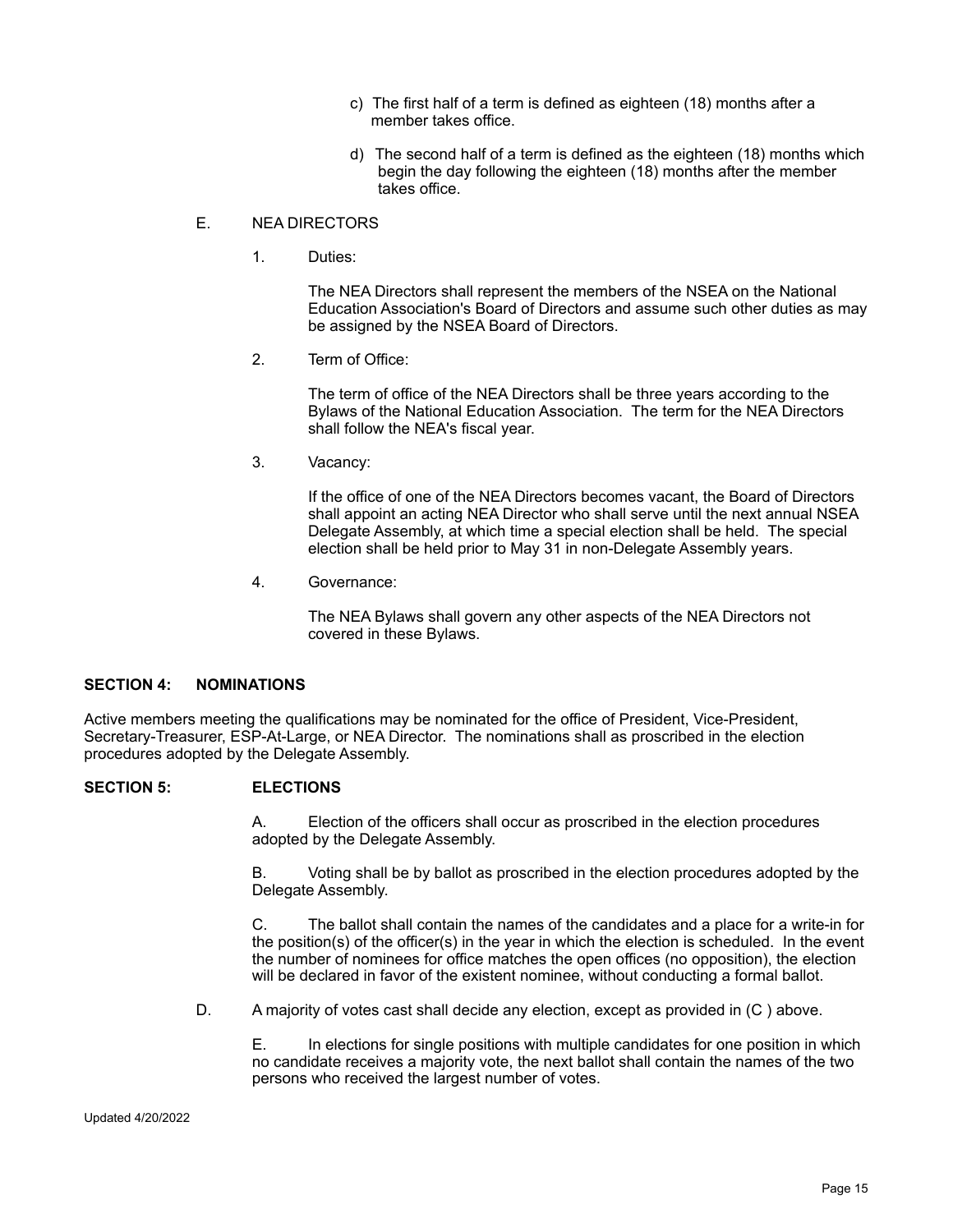- F. Elections shall be conducted under the direction of the Elections Committee in accordance with the rules adopted by the Delegate Assembly.
- G. The method/form of balloting for non-Delegate Assembly year elections and non-Delegate Assembly year special elections shall be determined by the NSEA Board of Directors and executed by the Elections and Credentials Committee so long as the required dates are satisfied and the use of secret ballot is maintained. In all instances, the above stated regular and special elections shall be concluded by May 31 in the year held.

#### **SECTION 6: IMPEACHMENT**

A. Elected officers of the Association may be impeached for violation of the code of Ethics of the Education Profession, for misfeasance, for malfeasance, or for nonfeasance in office.

B. Impeachment proceedings against an elected officer shall be initiated by written petition submitted to the Board of Directors by at least 33% of the certified delegates to the Delegate Assembly.

C. If, after a due process hearing, a two-thirds (2/3) vote of the Board of Directors shall sustain the charge, the office shall become vacant.

### **ARTICLE VI: EXECUTIVE DIRECTOR**

The Executive Director is responsible to the Board of Directors, which shall prescribe the duties of the position.

### **ARTICLE VII: COMMITTEES**

#### **SECTION 1: STANDING COMMITTEES**

The Standing Committees of the NSEA, which are appointed by the President and approved by the Board of Directors, are as follows:

- A. Delegate Assembly Standing Committees
	- 1. Elections and Credentials: The Elections and Credentials Committee is responsible for conducting elections for all officers, constitutional amendments at Delegate Assembly and other NSEA elections as directed by the President or the Board of Directors.
	- 2. Resolutions: The Resolutions Committee is responsible for the maintenance of the Resolutions and the processing of proposed amendments to the Resolutions to be considered for action by the Delegate Assembly.
	- 3. Bylaws, Rules and Policies: The Bylaws, Rules and Policies Committee is responsible for the maintenance of the Bylaws and Rules and the processing of proposed amendments to the Bylaws and Rules to be considered for action by the Delegate Assembly.

In addition, the Bylaws, Rules and Policies Committee is responsible for the maintenance of the NSEA Policies and the processing of changes or amendments to the Policies to be considered by the Board of Directors or Delegate Assembly.

4. Budget Committee: The Budget Committee is responsible for the development and oversight of the NSEA Budget. The Budget Committee shall develop the proposed balanced budget based on the NSEA's strategic plan, core values, mission and vision statements. Prior to each Delegate Assembly preceding the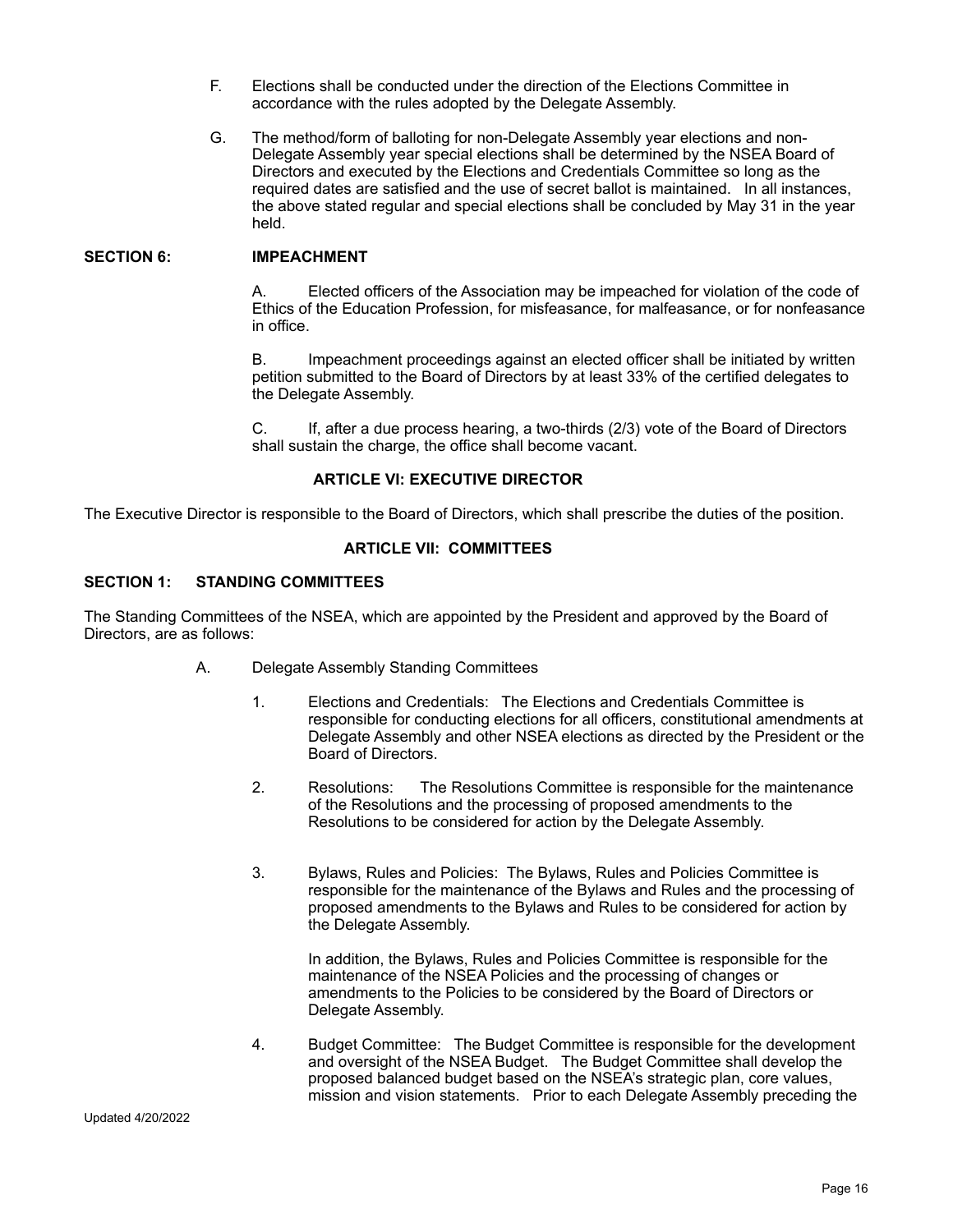new fiscal year, a proposed balance budget shall be presented to the NSEA Board for recommendation to the Delegate Assembly.

- B. Member Advocacy Standing Committees/Programs
	- 1. Minority Affairs Committee: The Minority Affairs Committee shall be responsible for the development and implementation of Association programs to ensure that ethnic-minority concerns are addressed.
	- 2. Education Support Professionals Committee: The Education Support Professionals Committee shall be responsible for the development and implementation of Association programs to secure and maintain the professional rights of education support professionals.
	- 3. Special Education Committee: The Special Education Committee shall be responsible for the development and implementation of Association programs to ensure that concerns particular to the field of Special Education are addressed; to assist local association committees in their endeavors to integrate state and local district guidelines into the regular education settings; to provide a resource of personnel and materials in the field of Special Education; to assist in the issues, needs, concerns and problems which arise as a result of implementation and inclusion, and to pursue appropriate legislation specific to Special Education.
	- 4. Retiree Committee: The Retired Committee shall be responsible for the development and implementation of Association programs to continue to promote the interests and benefits of retired education employees and to utilize the expertise and experience of members to promote public education.
	- 5. Student Program: The Student Program shall be responsible for the development and implementation of Association programs to continue to promote the interests and benefits of student members.
- C. Strategic Priorities Standing Committees
	- 1. Government Relations Committee: The Government Relations Committee shall be responsible for the development and implementation of Association programs to secure legislative support for public education, collective bargaining, retirement benefits, and the improvement of statutes and regulations regarding professional practices.
	- 2. Membership Committee: The NSEA Membership Committee is charged with overseeing various membership programs and providing support to recruit new members, maintain current members, and recapture former members and to engage educators in the work of the Association.
	- **3.** Instruction and Professional Development Committee: The Instruction and Professional Development Committee shall be responsible for the development and implementation of Association programs to secure and maintain the inherent professional rights of teachers.
	- **4.** Archival Committee: The Archival Committee shall be responsible for the securing, archiving, preserving and maintenance of the historical documents, records and photographs of the NSEA.

# **SECTION 2:**

All Standing Committees shall report to the Delegate Assembly. They shall report to the Board of Directors or provided in these Bylaws, upon the request of the President.

# **SECTION 3:**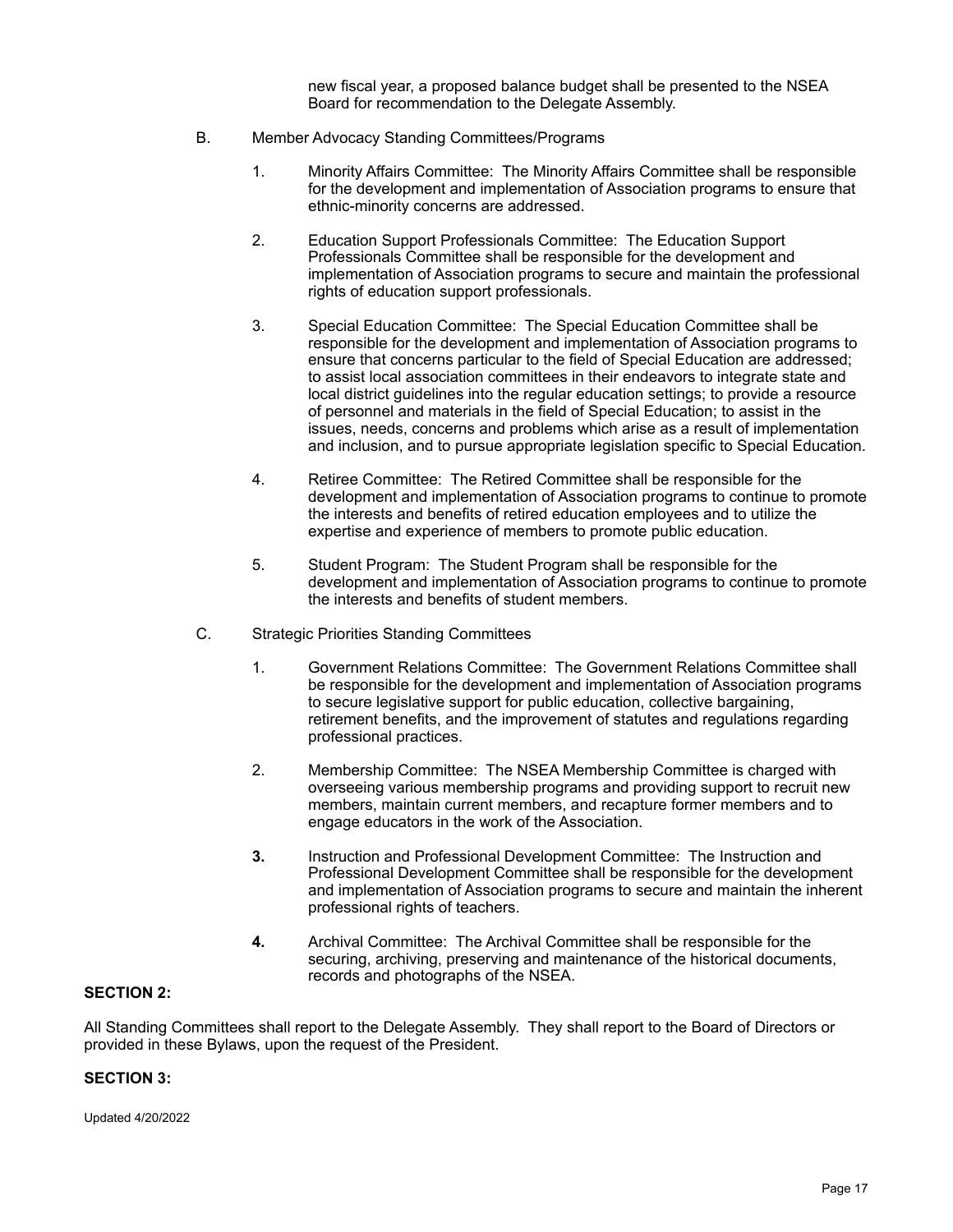The Board of Directors is authorized to determine the method of committee member selection which shall include ethnic-minority representation on each committee.

### **SECTION 4:**

The NSEA President shall be an ex-officio member of all committees.

### **SECTION 5:**

Unless otherwise directed by the Delegate Assembly, the Board of Directors is authorized to establish standing or ad hoc committees.

- A. Delegate Assembly Standing Committees exist to facilitate the operation of the NSEA Delegate Assembly.
- B. Member Advocacy Standing Committees or Programs make recommendations to the governing bodies on matters of concern to the constituencies that they represent.
- C. Strategic Priority Standing Committees advance one or more of NSEA's strategic priorities.

## **ARTICLE VIII: AFFILIATION**

#### **SECTION 1:**

The NSEA shall be affiliated with the National Education Association (NEA) under its rules and shall accept as members those persons who join the NEA and the appropriate affiliated local associations where available.

#### **SECTION 2:**

A local affiliate shall be granted NSEA status whenever the Board of Directors shall determine that the local affiliate fulfills requirements established either by the Delegate Assembly, the Board of Directors, or both.

#### **SECTION 3:**

The NSEA shall affiliate a local association when it meets the following minimum standards:

A. Each affiliate shall apply the one-person, one-vote principle for representation on its governing bodies except that the affiliate shall make every reasonable effort to have ethnic-minority representation at least proportionate to its ethnic-minority membership;

- B. The affiliate shall conduct all elections with open nominations and a secret ballot;
- C. The affiliate shall require membership in the NSEA and in the NEA;
- D. The affiliate shall have the same membership year as that of the NSEA; and
- E. The affiliate shall guarantee that no member of said affiliate may be censured, suspended, or expelled without a due process hearing, which shall include appropriate appellate procedures.
- F. Have a dues transmittal contract with NSEA.

# **SECTION 4:**

Local affiliate / chapter shall consist of:

A. an all-inclusive membership, or;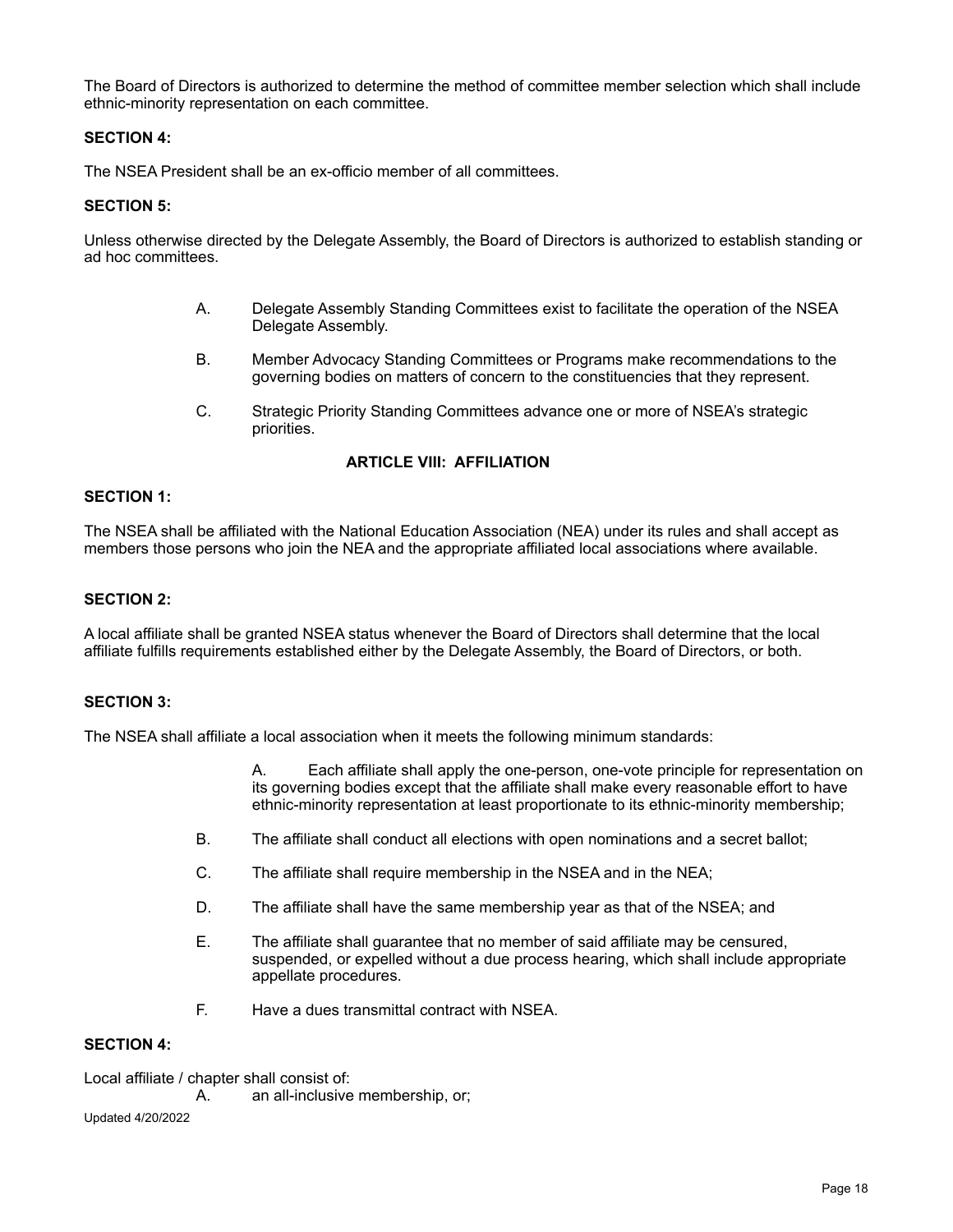B. a local teacher association, and/or a group of local teacher associations, or;

C. professional employees of institutions of higher education, including community and adult education, or;

- D. retired chapters, or;
- E. education support professionals, or;
- F. student chapters.

### **SECTION 5:**

NSEA local affiliates must:

A. have a minimum of ten (10) active NSEA members, schedule at least one general meeting each year;

- B. adopt bylaws consistent with the Bylaws of the NSEA and NEA;
- C. elect officers;
- D. elect delegates to the Delegate Assembly as provided by these Bylaws; and,

E. maintain effective contact with NSEA by submitting lists of officers, school representatives, and local committee members by October first (1st) of each year.

#### **SECTION 6:**

A copy of the current local association bylaws shall be filed with the NSEA.

### **SECTION 7:**

The NSEA shall not recognize functionally similar local affiliates as listed in SECTION 4 of this article in the same geographic area.

### **SECTION 8:**

No local association may be censured, suspended, or disaffiliated except by due process hearing before the Tripartite Review Panel whose decision shall be final and binding.

#### **SECTION 9:**

The Tripartite Review Panel shall have the power to censure, suspend, or disaffiliate a local association for just cause.

#### **SECTION 10:**

The Board of Directors may recommend censure, expulsion, disaffiliation, or reinstatement of a local association to the Tripartite Review Panel.

### **SECTION 11:**

The Tripartite Review Panel shall be comprised of three (3) local member association presidents as follows:

A. The aggrieved party picks one (1) member of the panel. In no case shall the aggrieved party select himself/herself.

B. The NSEA President picks one (1) member of the panel.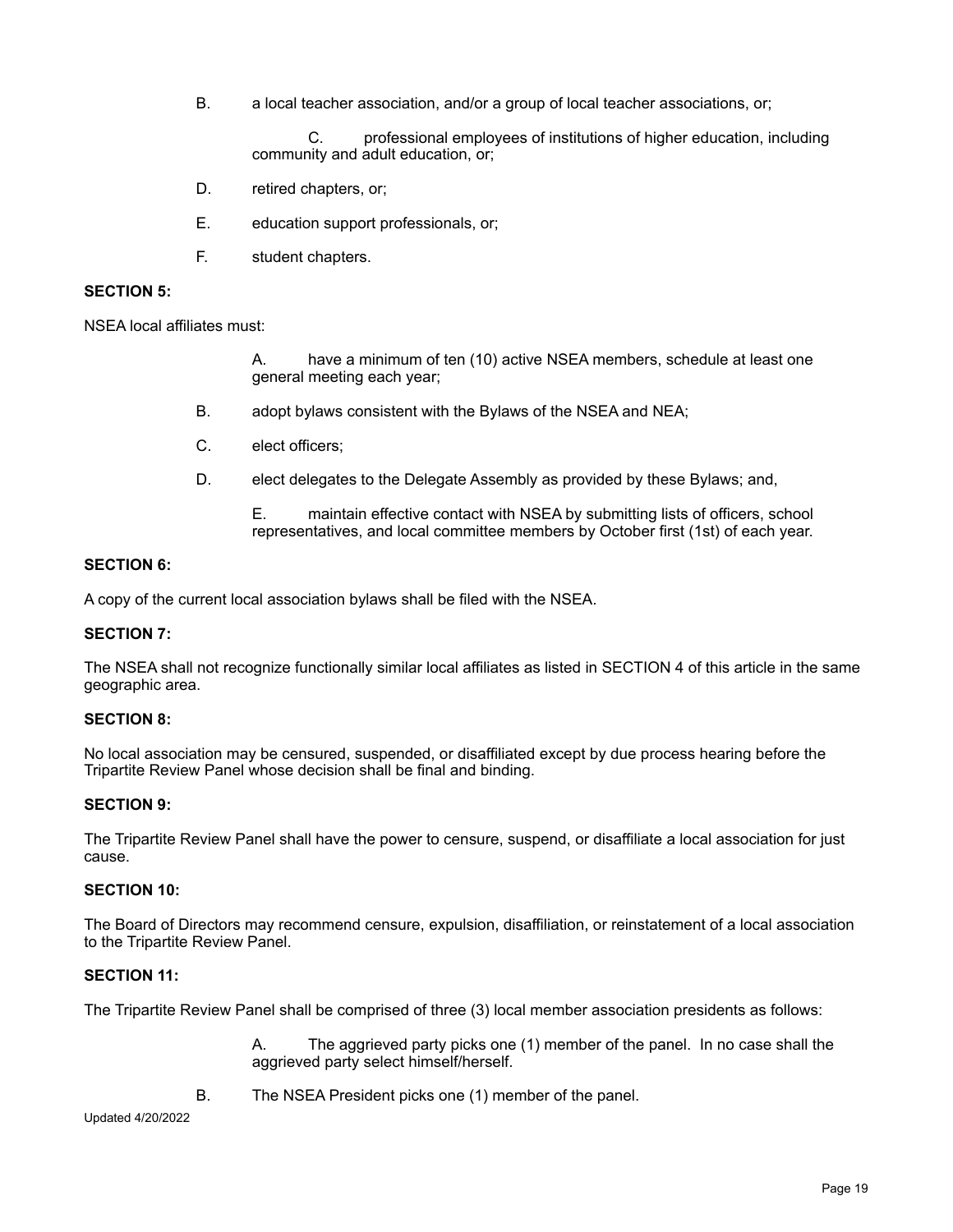C. The third member will be selected by means of a striking process by the two (2) members selected for the panel. Names will alternately be struck from the list of remaining local association presidents.

D. A flip of a coin shall determine the striking order with the last remaining name serving as chairperson of the panel.

E. The decision of the Tripartite Review Panel shall be final and binding.

### **SECTION 12:**

The Board of Directors shall review the qualifications of affiliated organizations at least every five (5) years.

#### **SECTION 13:**

Neither the Association nor any affiliate shall employ, in any capacity, any person who has been found by a competent federal court of law to have violated their fiduciary duties under section 501 of the Labor-Management Reporting and Disclosure Act of 1959.

The Board of Directors shall have the right to authorize legal action to secure compliance with this section.

### **ARTICLE IX: ELECTRONIC MEETINGS AND VOTING**

#### **SECTION 1:**

Electronic meetings of the NSEA and its entities contained in these Bylaws shall be authorized so long as these meetings, at a minimum, provide conditions of opportunity for simultaneous aural participation among all participants equivalent to those of meetings held in one room or area. Additional rules pertaining to the conduct of such meetings shall be established by the Board of Directors. Under these Bylaws and established rules, an electronic meeting shall be treated as though it were a meeting at which all members who are participating are actually present.

Electronic voting may be utilized by the NSEA and its entities contained these Bylaws provided all members authorized to participate in said voting/elections have3 equal and full access to the ballot(s). Additional Rules governing electronic voting shall be established by the Board of Directors.

### **ARTICLE X: TRUSTEESHIP**

#### **SECTION 1:**

To the extent allowable by state and federal law, the Board of Directors shall have the authority to enact policies which allow for the trusteeship of a local affiliate for the purposes of correcting corruption or financial malpractice and/or restoring democratic procedures. The policies adopted by the Board of Directors shall, at a minimum, allow for the appointment of a Trustee or Trustees who shall be empowered to take charge and control of a local affiliate and shall authorize and empower the Trustees(s) to take full charge of the affairs of the affiliate and shall empower the Trustee(s) to take possession of all the funds, books, papers, and other property of the local affiliate. The policies adopted by the Board of Directors shall include a review and due process procedure.

### **ARTICLE XI: PARLIAMENTARY AUTHORITY**

The rules contained in the current edition of ROBERT'S RULES OF ORDER NEWLY REVISED shall govern the NSEA in all cases to which they are applicable and in which they are not inconsistent with the Bylaws and any special rules of order the NSEA may adopt.

### **ARTICLE XII: AMENDMENTS**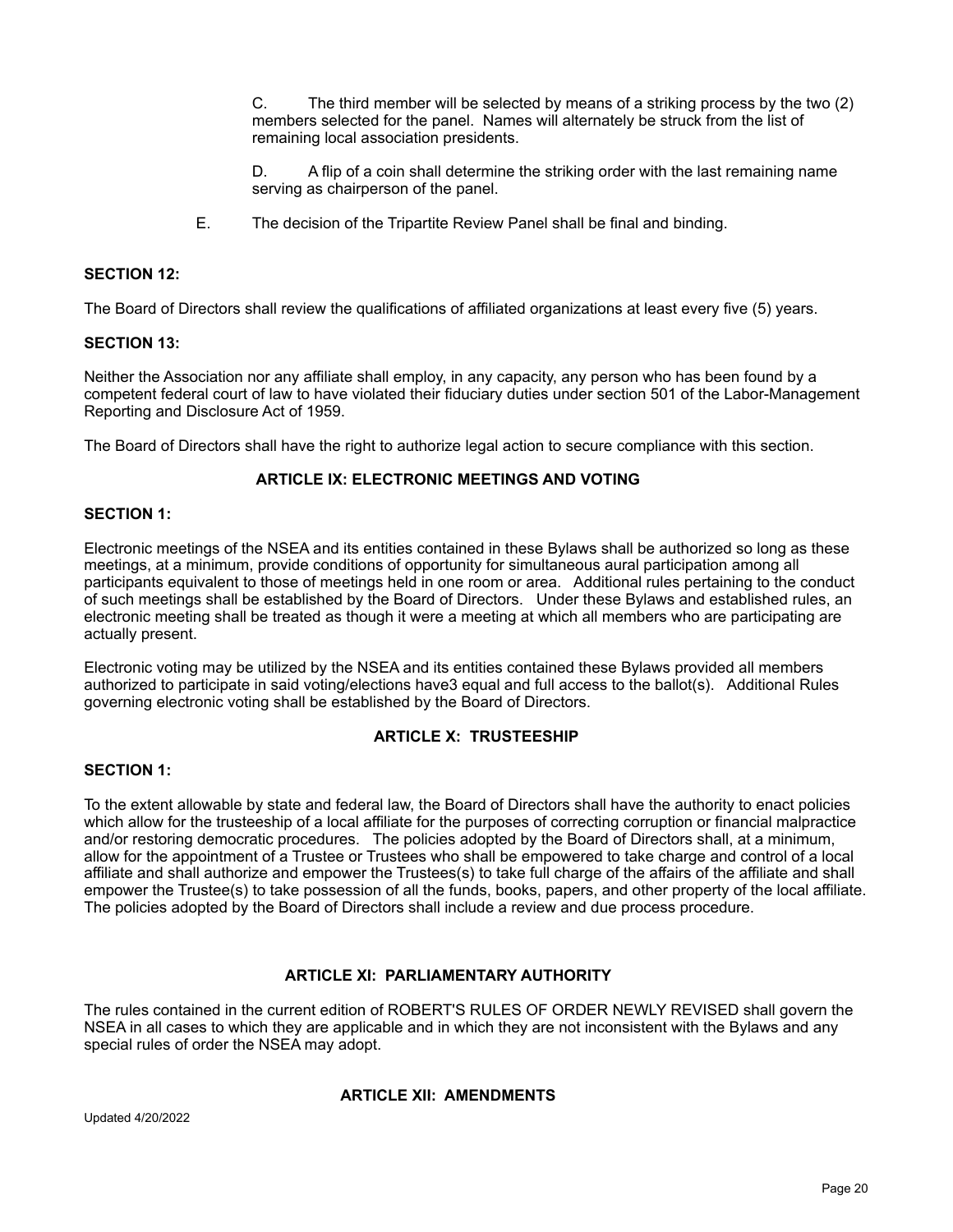### **SECTION 1:**

The NSEA's Delegate Assembly, by a two-thirds (2/3) vote of those present and voting, shall have the power to amend the Bylaws. If authorized by a resolution of the Delegate Assembly, the Board of Directors, by a two-thirds (2/3) vote of those present and voting, have the power to amend the Bylaws.

### **SECTION 2**:

Active members of the NSEA may also amend the Bylaws by a two-thirds (2/3) vote of those voting by initiative petition and referendum.

#### **SECTION 3:**

The proposed Bylaw and/or Association Policy amendments, signed by the maker and the seconder, must be submitted to the Executive Director, in the NSEA office, no later than fifty (50) days before the Delegate Assembly at which the proposal is to be considered. All proposed amendments to the Bylaws and Policies shall be published in the NSEA's official publication at least thirty (30) days prior to the date established for vote.

# **ARTICLE XIII: DISSOLUTION OF THE ORGANIZATION**

### **SECTION 1:**

In the unlikely event of the dissolution/discontinuance of the organization herein defined, the Board of Directors shall direct the assets of the organization to be sold at fair market value, and the proceeds from such sales to be used to pay all of the organization's debts. Proceeds remaining after debt resolution shall be distributed to: 1) a non-profit education employee retiree health insurance program, if in existence; or 2) if one does not exist, a 501 c (3) organization (charitable) as directed by a vote of the membership of record as of the dissolution.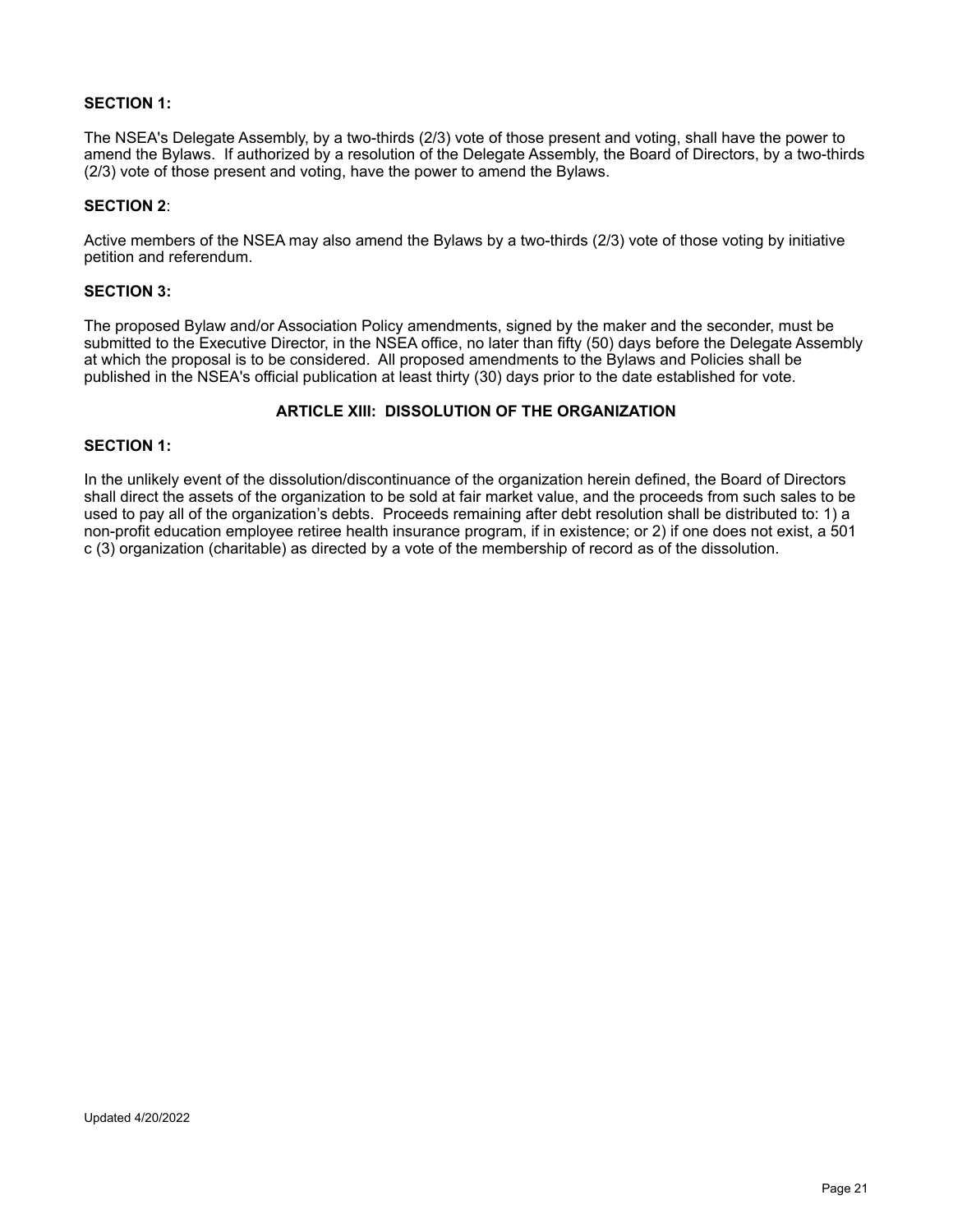## **ARCHIVE NOTES**

These Bylaws were approved by the 1973 Delegate Assembly. (See Delegate Assembly minutes dated April 26-28, 1973.) These Articles of Incorporation and Bylaws became effective July 31, 1973.

These Bylaws were amended by the 1975 Delegate Assembly: Article VI, Sections 10 and 12. (See Delegate Assembly minutes dated May 2-4, 1975.)

These Bylaws were amended by the 1976 Delegate Assembly: Article VI, Section 2 and Article VII, Section 6. (See Delegate Assembly proceedings dated May 7-9, 1976.)

These Bylaws were amended by the Board of Directors on September 6, 1976: Article VI, Sections 15; Article VII, Section 2, 3, 4 and 8. (See Board of Directors minutes dated September 6, 1976.)

These Bylaws were amended by the 1977 Delegate Assembly: Article II, Sections 2 and 3; Article III, Section 2; and Article IV, Section 1. (See Delegate Assembly proceedings dated April 29-30 and May 1, 1977.)

These Bylaws were amended by the 1978 Delegate Assembly: Article XI, Section 8. (See Delegate Assembly proceedings April 21-23, 1978.)

These Bylaws were amended by the 1979 Delegate Assembly: Article II, Sections 7; Article III, Sections 1, 2, 3, 4, and 5; Article IV, Section 1; Article III, Section 1. (See Delegate Assembly proceedings dated May 4-6, 1979.)

These Bylaws were amended by the 1980 Delegate Assembly: Article II, Section 1; and Article VII, Section 6. (See Delegate Assembly proceedings dated May 16-18, 1980.)

These Bylaws were amended by the 1981 Delegate Assembly: Article II, Sections 1, 2 and 4; Article IV, Section 3; Article VI, Section 1; and Article VII, Sections 4 and 6, added a new Section 11. (See Delegate Assembly minutes, May 15-17, 1981.)

These Bylaws were amended by the 1982 Delegate Assembly: Article IV, Sections 1 and 2. (See Delegate Assembly proceedings May 1-2, 1982.)

These Bylaws were amended by the 1983 Delegate Assembly: Article V, Sections 3 and 4; and Article VI, Section 1. (See Delegate Assembly proceedings May 13-15, 1983.)

These Bylaws were amended by the 1984 Delegate Assembly: Article II, Section 1, Sections 5 and 6 (5, 6 and 7, renumbers to 6, 7 and 8); Article VI, Section 2. (See Delegate Assembly proceedings May 18-20, 1984.)

These Bylaws were amended by the 1985 Delegate Assembly: Article III, Sections 2 and 3. (See Delegate Assembly proceedings May 17-19, 1985.)

These Bylaws were revised by the 1986 Delegate Assembly: Article III, IV, V, VI, VII, VIII, IX, and X. (See Delegate Assembly minutes of May 16-18, 1985.)

These Bylaws were amended by the 1987 Delegate Assembly: Article III, Section 3, A. and Article VII, Section 1. (See Delegate Assembly minutes of May 15-17, 1987. By Delegate Assembly authorization, the Board amended Article III, Section 3, A.)

These Bylaws were amended by the 1988 Delegate Assembly: Article VIII, Section 4, E and F. (See Delegate Assembly minutes of April 15-17, 1988. By Delegate Assembly authorization, the Board amended Article VIII, Section 4, E and F.)

These Bylaws were amended by the 1989 Delegate Assembly: Article II, Section 1, A and D, and Section 4; Article V, Section 2, A; Article VIII, Section 3 E, 4, 8 and 11; Article VI, Section 1 and 2. (See Delegate Assembly minutes of April 28-30, 1989.)

These Bylaws were amended by the 1990 Delegate Assembly: Article I, Article VI, Section 1 and A 1 and Section 7 C; Article VII, Section 1 E. (See Delegate Assembly minutes of April 27-29, 1990.) Updated 4/20/2022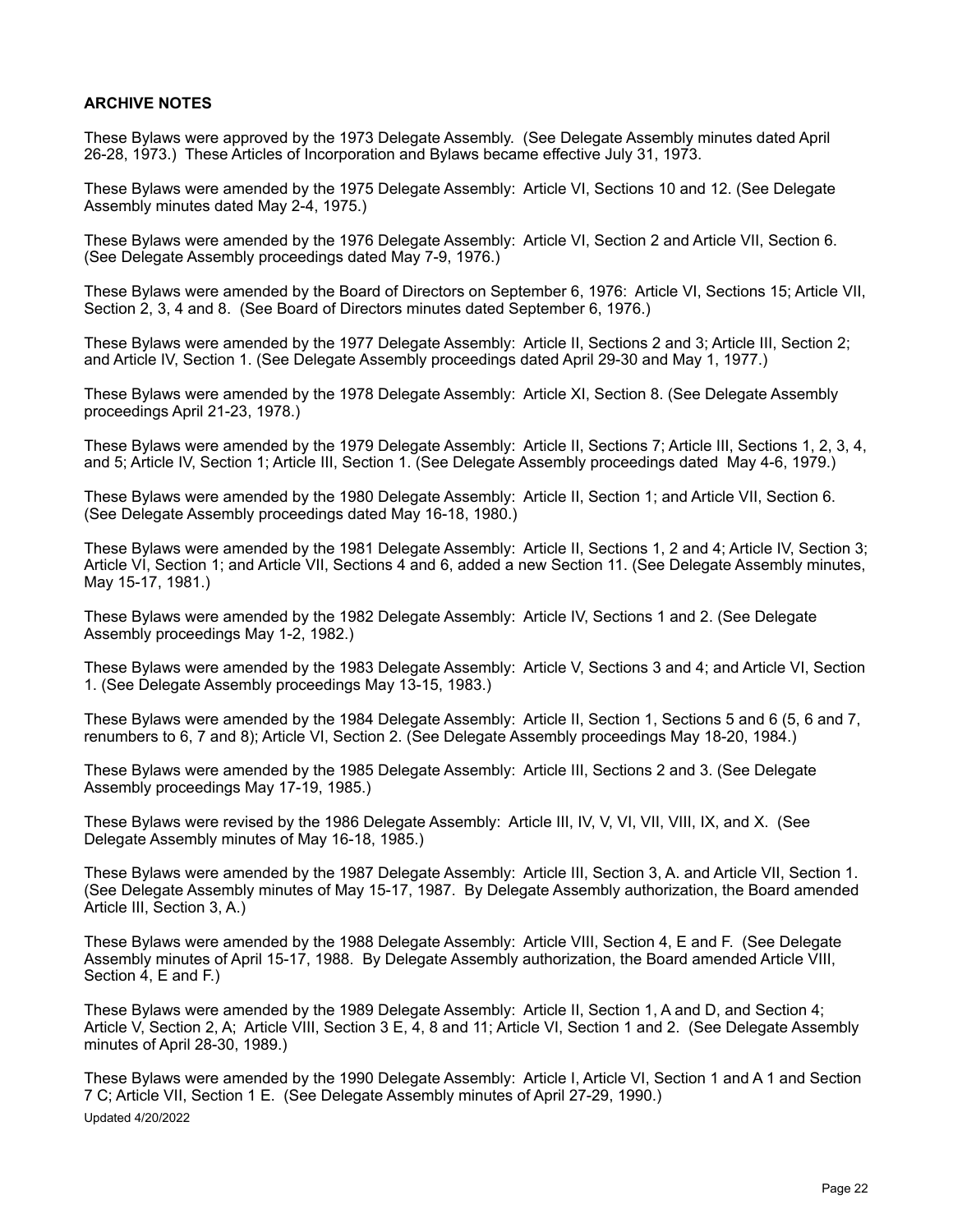These Bylaws were amended by the 1991 Delegate Assembly: Article VI, Section 1. (See Delegate Assembly minutes of April 19-21, 1991.)

These Bylaws were amended by the 1992 Delegate Assembly: Article III, Section 5E; Article V, Section 7; Article VI, Section 1, A and B, and Section 2A; Article VI, Section 3; Article VI, Section 11B. (See Delegate Assembly minutes of May 15-17, 1992.)

These Bylaws were amended by the 1993 Delegate Assembly: Article V, Section 5, B and D; Article VI, Section 3B; Article VIII, Section 12; Article X, Section 3. (See Delegate Assembly minutes of April 23-25, 1993.)

These Bylaws were amended by the 1994 Delegate Assembly: Article III, Section 3; Article IV; Article V, Section 7A; Article VII, Section 1-B. (See Delegate Assembly minutes of April 22-24, 1994.) By Delegate Assembly authorization, the Board amended Article III, Section 3-D, and Article IV.

These Bylaws were amended by the 1995 Delegate Assembly: Article III, Section 3.A.1.c; Article III, Section 3.B.3; Article III, Section 3.C.3. (See Delegate Assembly minutes of May 19-21, 1995.)

These Bylaws were amended by the 1996 Delegate Assembly: Article III, Section 3. 2 & 3; Article II.C.1-3; Article V, Sections 4-6; Article VII, Section 1.E. (See Delegate Assembly Minutes of May 17-19, 1996.)

These Bylaws were amended by the 1997 Delegate Assembly: Article IV, Section 4 and 5.A; Article VI, Section 1.A.1, 1.A.2, 1.A.3, 1.A.4, 1.A.6, 1.B and 2; Article VIII, Section 4.F. (See Delegate Assembly Minutes of April 18-20, 1997.)

These Bylaws were amended by the 1998 Delegate Assembly: Article II, Section 2; Article III, Section 3.A.2, 3.B.2, 3.D.2, 5.C and 5.D; Article VI, Section 1.4, 2.A, and 6.B; Article XI, Section 1. (See Delegate Assembly minutes of April 24-26, 1998.)

These Bylaws were amended by the 1999 Delegate Assembly: Article II, Section 1.C.1. (See Delegate Assembly minutes of May 21-23, 1999.)

These Bylaws were amended by the 2000 Delegate Assembly: Article III, Section D.1.A; Article V, Section 5.A; Article V, Section 7.A; and Article VI, Section 1.A.5. (See Delegate Assembly minutes of April 7-9, 2000.)

These Bylaws were amended by the 2001 Delegate Assembly: Article VII, Section 1. (See Delegate Assembly minutes of April 27-29, 2001.)

These Bylaws were amended by the 2002 Delegate Assembly: Article I, Article II, Sections 1.A.2 and 1.A.3; Article VII, Sections 1.D and 1.F; and Article VIII, Section 4.E. (See Delegate Assembly minutes of April 26-28, 2002.)

These Bylaws were amended by the 2003 Delegate Assembly: Article III Sections A.f. and 5.E.; Sections Article VI, Sections 3.B., 6.A., 6.B., 6.C. and Section 8. (See Delegate Assembly minutes of April 4-6, 2003.)

These Bylaws were amended by the 2004 Delegate Assembly: Article VI Sections 1.B. (See Delegate Assembly minutes of April 23-25, 2004.)

These Bylaws were amended by the 2005 Delegate Assembly: Article III Sections 3.A, 3B, 3C. Article VI Section 1A.6. (See Delegate Assembly minutes of April 16-17, 2005.)

These Bylaws were amended by the 2006 Delegate Assembly: Article VI: Section 1.A.1, A.2, A3, A.4 (new language) (4, 5, 6, 7, renumbered to 5, 6, 7, 8.) (See Delegate Assembly minutes of April 29-30, 2006.)

These Bylaws were amended by the 2007 Delegate Assembly: Article I, Article II A.3, B, C.4, C.5, C.6, D.2, D.3, D.4, F.2, Article IV 5.B, 10.E, Article V B.1.d. (See Delegate Assembly minutes of April 28-29, 2007.)

No Bylaws amendments were proposed for the 2008 Delegate Assembly. (See Delegate Assembly minutes of April 23-24, 2008) Updated 4/20/2022